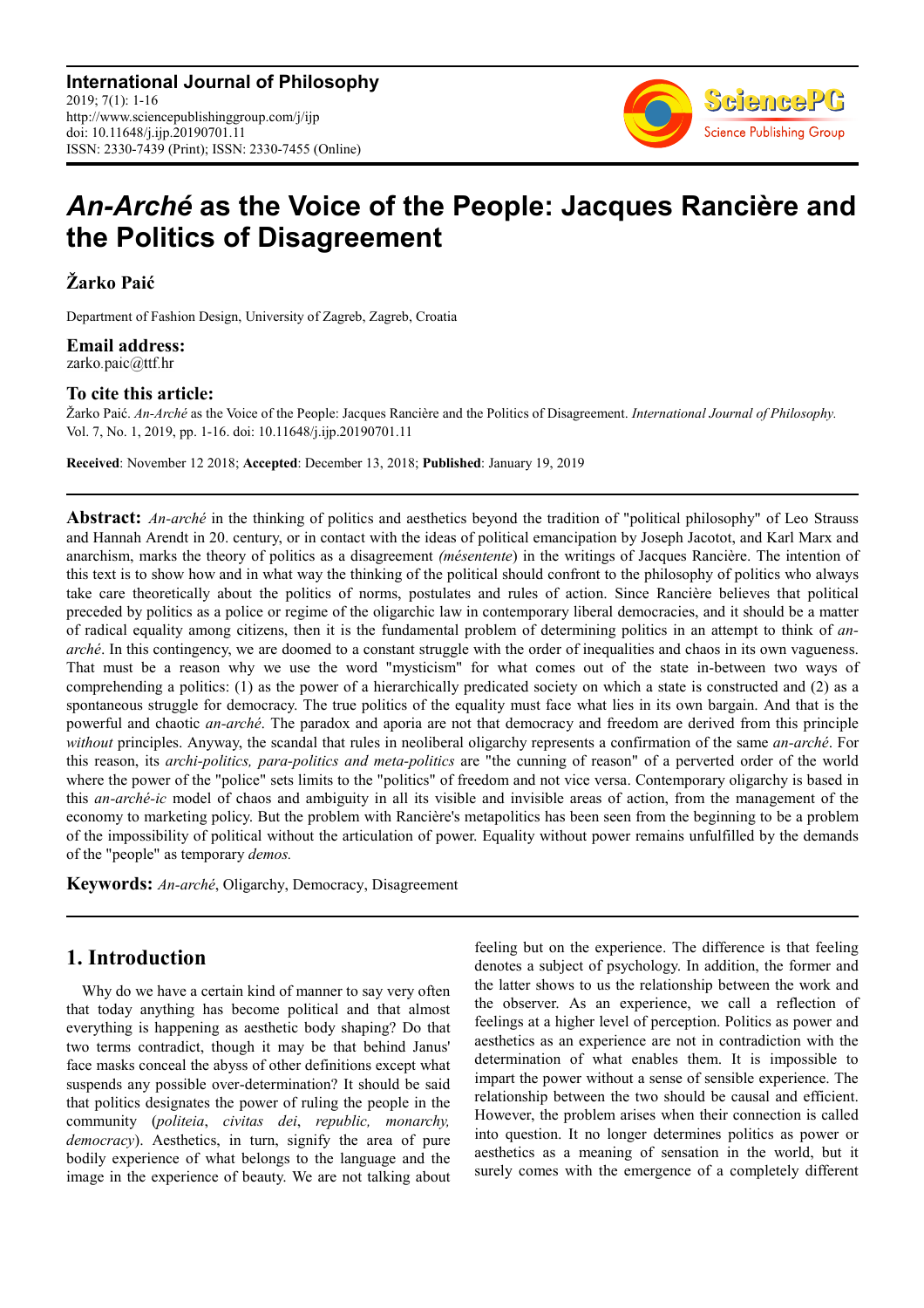"politics" and "aesthetics". On the other hand, abodes of "power" and "sense" are changing. However, it seems obvious that a different relationship becomes a daily experience. It might call that situation as an event of unfoundation action. Greeks named this by a word *an-arché*. The thinking after Heidegger, beginning with the ethical revolution in the work of Emmanuel Levinas, one can thus call post-foundational theory or deconstruction of the unconditional principle of "nature" of Being as presence, the idea of God and all that had features of the onto-theological tradition. [1]

*An-arché* in the thinking of politics and aesthetics beyond the tradition of "political philosophy" of Leo Strauss and Hannah Arendt in 20. century, or in contact with the ideas of political emancipation by Joseph Jacotot, and Karl Marx and anarchism, marks the theory of politics as a disagreement *(mésentente*) in the writings of Jacques Rancière. What should be especially emphasized right there refers to equality, which in many respects belongs to the mainstream of French political ontology of events, regardless of the differences between Derrida, Foucault, Deleuze, Lyotard, Badiou, Lefort, Nancy, and Lacoue-Labarthe. But the fact is that only Rancière has performed the most persistent criticism of the contemporary era of global politics as the oligarchic order of "police" rule. However, he gave a pretty convincing argument about that way of approach with a number of new concepts. [2] If we would like to make a card experiment according to thinking of politics today, we could show that "poker aces" with regard to the issue of this post-foundation event, which opens the possibilities of change of worldhistorical revolution, that is, from the typical French tradition, are present in the following way. All the basic concepts with which the modern revolution started were the notions of the French Revolution. These are *equality*, *fraternity*, *freedom* (*egalité, fraternité, liberté)* and last but not least ─ *justice*. The first term denotes the point of thinking of Jacques Rancière, and the third is associated with Foucault and Deleuze, the fourth with Levinas, Derrida and Lyotard, and the media intervention in the new historical framework. One can even argue that the term might be a key to its maintenance. The reason is that the concepts of the upcoming community of equality, freedom and justice are constituted here. The fraternity denotes exactly what Plato called the friendship (*philia*), and Aristotle the power of public action in the political struggle of equal and free citizens. One of Derrida's recent writings of ethical-political deconstruction, *The Politics of Friendship* develops very notion of experience as a political sense of community or solidarity. Without it, the upcoming world should be reduced to mere survival in the "dehumanized desert". [3]

What is left of contemporary thinking in this aspect of the disappearance of the metaphysical foundation of politics? We must not forget that Rancière's intervention takes place even before the "big turn". This happened, of course, about the 1990s and had an impact on the recent texts on politics and aesthetics. Dealing with the neoliberal triumph of the global order, the euphoria of consumerism in the modern societies

of the West, the end of communism and the "return of political philosophy" essentially determines the direction of his late theory. [4] The issue that arises is even more paradoxical to the question of the "remaining" of the political one at the time of its transformation into the technical management of "crisis". It comprehends a politics in the neoliberal reduction of its essence to the contents of the economy. The reading, therefore, sounds like this: why does politics in the age of scientific-technical nihilism become mystical in the following turn from the fact of the upcoming event? The backbone of all agendas to the concept of action and the possibility of changing the historical-metaphysical notion of the world is undoubtedly Martin Heidegger. His late thinking in which the notion of *event* (*Ereignis*) appears as a sort of attempt to overcome metaphysics and nihilism of technology is by no means an unambiguous way to the *political* and politics at all. Although it has become impossible to differentiate his "ontology" from "politics" as they have recently shown many critical contributions, [5] it should be obvious that Heidegger did not make the concept of politics out of his own sense of meaning, irreducible to the relation to economics or science and culture, as Carl Schmit did, in particular, with his political theology. [6] It is well known how devastating ended Heidegger's' failed adventure with Nazism as a political event able to establish a "second beginning" [7]. If the metaphysical assemblage is at the same time determined to be an apparatus of *Gestell*, that is, from what is not an authentic way of living in the community, it denotes a vulgar way of showing the truth of the Being, then a paradoxical turn we could see precisely in that which all the French followers of Heidegger, even those who explicitly refuse to think it, and one of that is certainly Rancière, their thinking is represented as a late political debate where politics determine the thinking of new authentic event. Access and differences are unquestioned. But the closeness to the search for a new concept of politics represents "faith" in the possibility of an internal turn of a complexity. This happens even when it seems clear that this faith is still the utopia of secular "political theology". Undoubtedly, in this lays the impossibility of radical opportunities for action in the area of the existing real world of liberal democracy and global capitalism which belongs equally to "believers" and "infidels".

Rancière, thus, articulates thinking of politics as the field of absolute equality, because just equality as such constitutes the "essence" of democracy. For *an*-*arché* in a new context, there can only be "disagreement" and "dissensus" with respect to the ruling paradigm and their policy concepts at all. If the event of what is escaping the logic of founding a policy is related to criticism of power and experience, or politics and aesthetics as the relationship of something that is already essentially established in itself as a power-experience of naturalizing the order of leading ideas of history, then Rancière considers this thinking concerning the egalitarian turn of history. The West can be considered, thus, as a double operation of the categorial performing. It is above all the growth of the Platonic-Aristotelian logic of history in the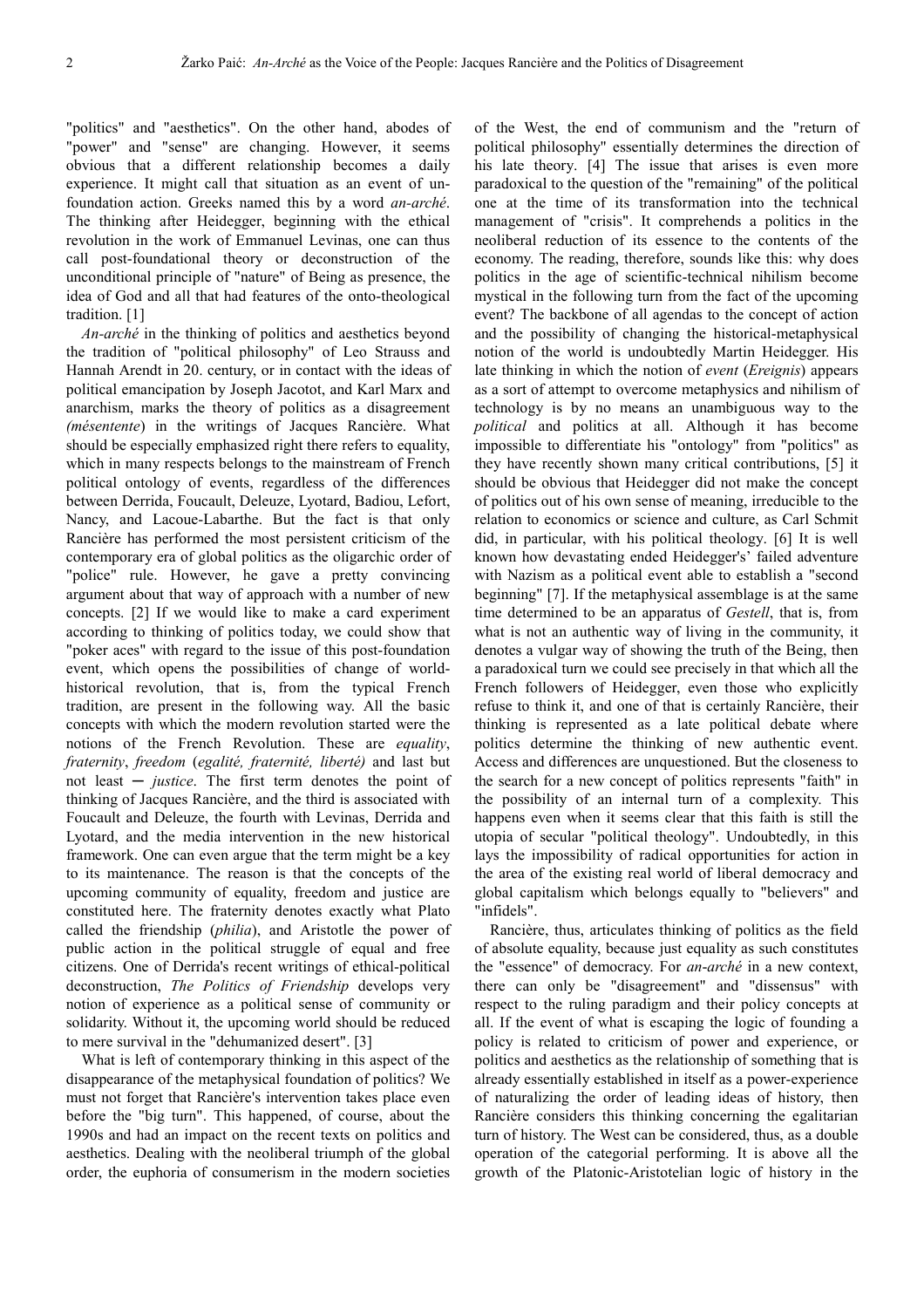field of politics as *power* and the modern science of beauty and excellence in the field of aesthetics as an *experience*. But every activity of growth is already an attempt at "new foundations". In the other horizon of history, the rules of the game might be different. The mysticism in the "essence" of this two-way event should be paradoxical and at the same time incomparable to the thinking of Jacques Rancière. The reason is that we might presuppose how *an-arché* has no fundamentals either inside neither outside. In this contingency, we are doomed to a constant struggle with the order of inequalities and chaos in its own vagueness. That must be a reason why the word "mysticism" can be applied for what comes out of the state in-between two ways of comprehending a politics:

(1) as the power of a hierarchically predicated society on which a state is constructed and

(2) as a spontaneous struggle for democracy.

In this article, I will try to explain how the thinking of political and policy in Rancère's writings becomes also the question of the boundaries between the philosophy of politics and the new theory of radical political action.

### **2. The Question of the Method**

This difference is "ontological" and getting on the Rancière's distinction between two ways of community's essence. Without this one cannot understand his thinking of the *political* and politics. Politics denotes the activity of an authentic struggle for freedom and equality in the community, and the "police" is order or regime as a form of state. [8] The principle of democracy is not governed here, but that which is completely opposed to it. How do we approach this almost "Manichean" dispute, *an-archaic* conflict of an authentic event of freedom with a vulgar set of necessities of technocratic control in the *democracies*, as Rancière calls it oligarchic in the book *Hatred of Democracy*?

"We do not live in democracies. Nor, as some authors argue - because they think we are subject to the biopolitical rule of exception law - we do not live in camps. We live in the states of the oligarchic law, in other words in countries where the power of the oligarchy is limited by double confirmation of the sovereignty of the people and the freedom of individuals." [9]

It was already said that the approach to the understanding of Rancière's theory of politics represents, on the one hand, the critique of "political philosophy" and its return, and secondly, the re-definition of everything that is established by a categorical order precisely in this tradition. *An-arché* must not be taken as the quasi-transcendental principle like a weak signifier of a different historical course of politics and aesthetics. If the oligarchy and order signify the real condition of the state, then it denotes the impossibility of fulfilling democratic principles in the line of liberal democracies. In other words, minority rule largely does not support the argument that democracy has become an undermining of its original "essence," so it might have been possible to fix some external measures, such as improving the electoral system, for example, by preferential voting within party lists in representative democracies of the West. Quite the contrary, there is no original "essence" of democracy, no eternal or unchangeable "nature" to which the rule of the people relies on. The problem that follows is for Rancière connected by ontological and political nature. If the subject of democracy should be a nation as *demos,* then its "general will" of equality can no longer be transferred to elected representatives or direct deciding by the people as in ancient Athens or in the Italian medieval towns and Swiss small cantons, where at referendum citizen replaces the complex procedures of decision-making in the system of state government. Is there any alternative to these binary oppositions of the immediate and indirect government of the people? Do we always choose only between the same with quite different features?

The problem is that democracy means the rule of all as most *(polloi)* equal and free. It is also a rule without a subject and a rule that determines what the sovereignty of that is true without foundation. Why is democracy without a subject? It might be because the subject is constantly reconstituted by its political action. Therefore, a major problem in Rancière's thinking of politics is, it seems, that the basis of his theory of political called a *disagreement (mésentente)* lies in the non-political notion of equality. In order to bring equality to reality in the state, it must be subjectively politically subjugated to acts of rebellion against the "police order". Barricades are not just in the streets. They should be the necessary boundary between two worlds that are not irreconcilable. Instead, we should always be talking from the perspective of the egalitarian policy of "disagreement" and "dissensus" as constitutive terms for politics within the limits of liberal democracy. Paradoxes and aporias of democracy arise from its irreducibility to the "nature" and its "laws". If there is no first cause and the ultimate purpose, then everything should be seemingly arbitrary, contingent and selfdefining. *Demos* does not mean the abstraction of a particular subject or the arithmetic sum of adult people in the political community. Simply, it denotes a subject without substance which should be constituted in fracture from the notion of natural necessity as postulated by the realms of the rule of one (monarchy) or minority (aristocracy and oligarchy) according to the inherent features of the natural inequalities of people. Plato is still discussing those things in *Republic*. [10] What is paradoxical and aporetic should be that democracy, according to Rancière in his critique of Plato's "political philosophy", in itself has represented an exception and a scandal. We know that this could be possible only when the notion of equality and freedom can no longer be founded on the basic assumptions of the self-governing of political people. Rancière must, therefore, foresee that *anarché* represents another way of sovereignty and power from the historically established tradition of "order" of value. Of course, it might be only in itself obvious that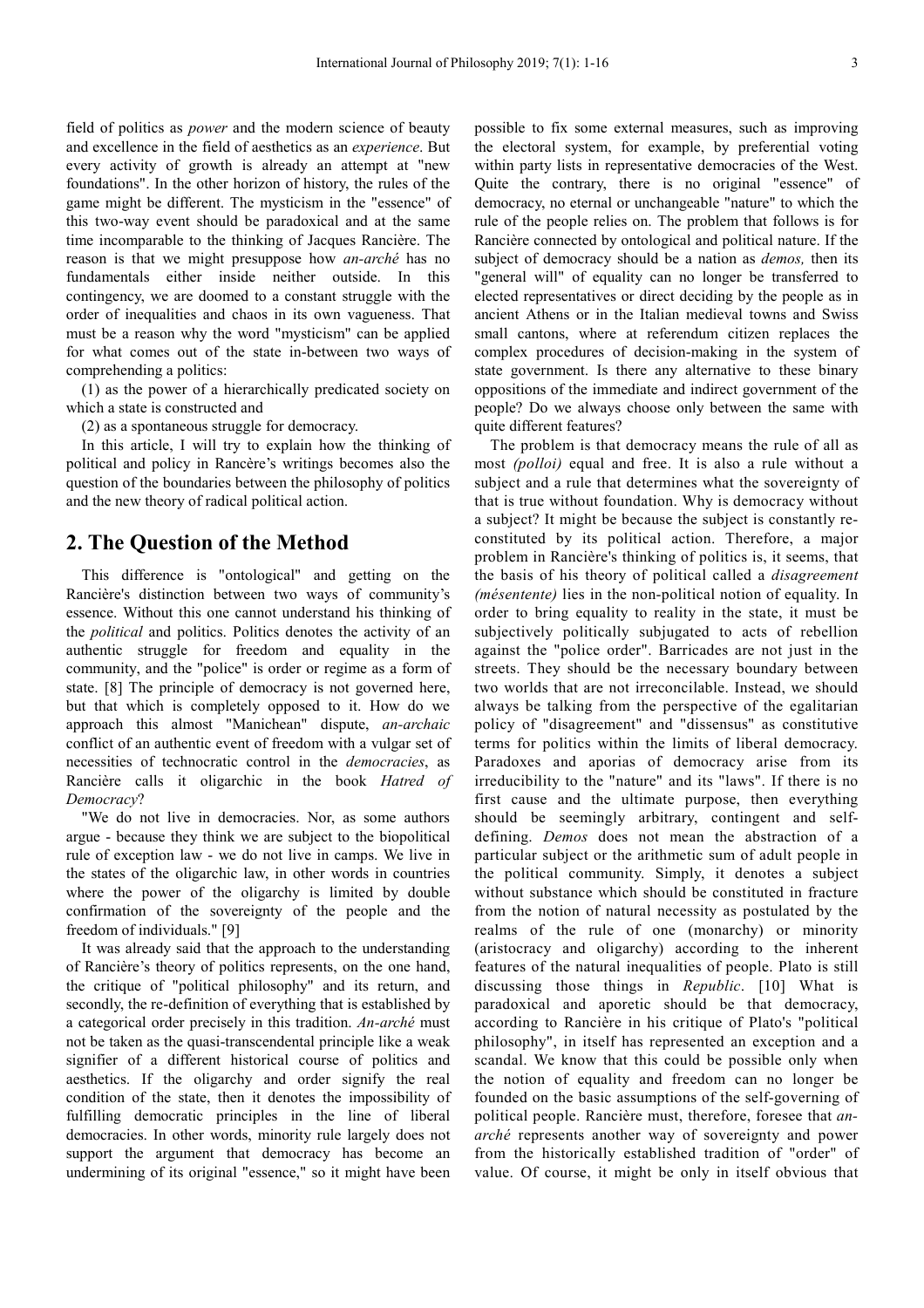this second direction of thinking of politics must be both aesthetic displacement of politics and the political displacement of aesthetics. [11]

The body in freedom and equality with Others in the community does not acquire subjectivity from the a priori rationality of political discourse. This type of opinion on the perspective of persuasion is Habermas's communicative or deliberative democracy. It has the power of dialogue in parliament and society as a space for political decision-making. [12] Rancière rejects this, of course, with the argument of the existence of "dissensus". However, this is the way in which politics should be performed in democratic life because parliament and the public cannot be the exclusive areas of politics. The body of political life requires an attempt to overcome the abyss between social spheres of dissymmetry. The problem occurs whenever in the modern ranking of political communication the market becomes the only place of mediation and the only measure of democratic equality of opportunity. If the state does not originate from society, then neither does the nation create a state, as it is shaped by the tradition of German state law and the theory of sovereignty. Against the liberal and antiliberal ideas of the freedom of the individual and the sovereignty of the people Rancière goes on to criticize the concept of politics as "police". By calling into question the republican *ethos*  of the country as a "social contract" of Rousseau to the present contractualism, he also shows that both concepts are obsolete. In a confrontation with the challenges of neoliberal globalization of the world, it is necessary to build new approaches. The sovereignty of the people no longer has its own signifier. When the "people" are replaced by the rule of the oligarchic elite, the question arises of competences and knowledge for performing complex public affairs. Administrative management replaces the political participation of citizens. Individual liberties, though, are the basis of market economy and the value of "democratic individualism". But these values are equally nostalgic for the past. In the new order of reign, the "freedoms" *(liberties)* are replaced with competencies of talents in the strict competitive struggle for social recognition. As politics in the sense of the state order and community management lost the primacy in favour of economics, in the same way, the aesthetics at the end of the twentieth century has been set in an uncomfortable situation. Searching for its bargain "basis" of sensitivity instead of autonomy it has become the service of *technosphere*. Without absolute equality as the unconditional act of the democratic principle, *an-arché*  politics become the "police" as regime and aesthetics in an encounter with the regenerated art. During the reign of the image, it addresses to "emancipated observer". So, a rebellion against the order of the "beauty" and "sublime" with the subversion of "sense" rather than any new canon forms the aesthetic displacement of current contemporary art. [13] What is, exactly, in the politics the term "disagreement" (*mésentente*), this should be the

"dissensus" in the aesthetics. But with the addition of a political predecessor to aesthetics, the "dissensus" is, finally, a continuation of disparity with other means. In both cases, Rancière wants to cancel the trust of governing systems as a political agreement between the subjects/actors of neoliberal oligarchy, and all that follows in the aesthetic field of perception, where rationality becomes a conceptual diagram of *technosphere*, while pleasure in spending replaces creative anxiety of producing.

In short, this premise seems to be appropriate. Rancière's works devoted to politics and aesthetics can be understood from the perspective of critique of the largest possible perversion of modernity: that, in fact, we do not live in democracies but in oligarchic states. If we should agree with this assumption, then neither "politics" nor "aesthetics" are valid answers to the problem of the end of the metaphysical image of the world, as well as the disintegration of the historical assemblage of the Being-God-Human-World. That are just two expressions of the same discomfort. But what so dramatically affects the *anarché* thinking of upcoming events beyond the idea of "nature" and "order" in the political and aesthetic sense might be the inability to overcome the abyss. Because of this, the logic of the rebellion versus the political order of "oligarchic democracy" today is condemned to the childish illness of left-wing politics, and Rancière so radically calls that into question. These are precisely the politics of sovereignty and aesthetics of modern individualism. There is no return to the golden age of the *ancien régime* and lost innocence will not be revived anymore. When an entity is determined by action or struggle for self-recognition as a *sans-part* or one that has no share in ownership, such as the ancient slaves and modern proletarians, then the only solution to the dispute between universalism and particularism is to move to the other coast. *Sans*-*part* must be eliminated or socialized in the process of a radical democratic revolution. Anything else is the vain effort to reach the "zero point" of radical thought. Being assessed, the spontaneous anarchist revolt that does not know what to do with the state and is aesthetically "mystified" ends like the unrequited sexual desire for the impossible sublime object. [14] Rancière, therefore, places the issue of the subject of the rule and its inability to establish itself in the sole centre of criticism of the oligarchy as a form of state in the global order of capitalism. It does that through what he called the institutional governance of the regime or the "police".

Instead of a subject that is pre-constituted by the mind in "political philosophy" from Plato to Kant, we have a process of *subjectivization.* It is a process in the discoursepolitical event of emancipation. The alternative to the mind cannot be settled down in passion and agonism. The subject, on the contrary, is politically constituted through the action of subversion of the existing order but not through the abolishment of the state institutions in the liberal democracies and its fundamental principles of civil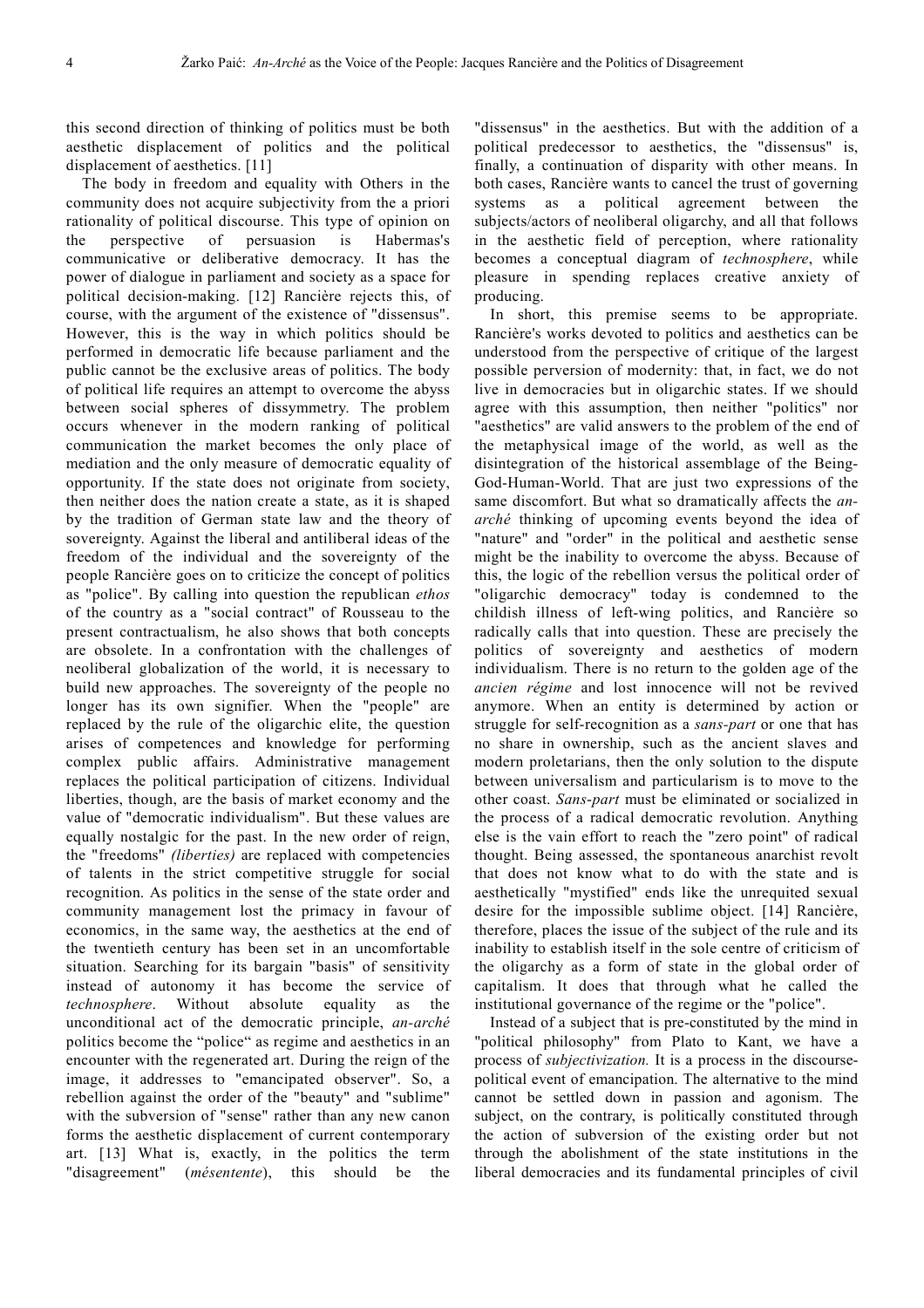liberty and equality before the law. The question of access to the thinking of politics seems to be the question of the method during the rule of the principle of *an-arché.* It might be significant to approach the thinking of the *anarchic* and *egalitarian turn* in an era no longer preceded by the continuation of history in the sense of ultimate purpose and meaning as it has been appropriate to Hegel's speculative dialectics of the Absolute. The method is no longer a "royal way" of the subject to the truth. When the head was symbolically cut-off from the king, then the return of politics can no longer be comprehended by the mere return of anything that was relevant to the modern notion of the state, politics and law. Without the sovereignty of the nation-state, there is no sovereignty of the real subject of politics. It needs to be re-created on other "foundations" or replaced by another "noble lie" about the emergence of the community like a well-known Plato's mythical story of metal divisions according to the times of philosopher-kings, warrior-guards and farmers-tradesmen sought to strengthen an ideal community (*politics*) in the *Republic*. Gold (*theory*), silver (*praxis*) and iron (*poiesis*) are divided according to natural and other criteria of inequality and order of rank in society. Quasi-fiction or myth about the political order on the basis of the hierarchy of art in the human (political) community since then has the goal of metaphysical justification of inequality in the construction of the historical world. This is what Rancière believes is the political and aesthetic formation of illusion when the *dissensus* is debated through *archi-politics* and *parapolitics*. [15] Therefore, this political thinking denotes also methodically anarchic and systematic assemblage in its playful combination of new concepts. What and who is the subject of Rancière's politics of emancipation? Is it *demos* in the meaning of a modern political nation as citizenship in existing political areas, or perhaps an emancipated class of unrecognizable people who ask that what belongs to the contingency which becomes the universal necessity of the historical survival of mankind ─ *equality*? If it is the former, then why Rancière does not take into consideration its real qualities and defects but postulates the subject of mystical rebellion against the "police order" of modern technology and its way of the oligarchic rule with the rationality, competence and expertise of the meritocracy? If the latter is right, how does this abstract totality of struggle for the particular recognition of the "class" of the *sans-part* can truly be established without the simultaneous transformation of the Other, beyond the class-social hierarchy of society in the age of global capitalism? The question of the method, in this case, points to the issue of the relationship or contingent relationship between the politics and the aesthetics of the subject that in its mystic rebellion and the subversion of value remains an empty marker if there is no criticism of the quality of its propulsion. Can such an understanding of politics and aesthetics respond to the real challenges we are faced today in a complex daily practice?

#### **3. Politics as a Disagreement**

What is politics? To Rancière, against the main line of political philosophy, the science of politics and sociology of politics, it doesn't mean the "execution of the power," as we can read in the first of the *Ten Thesis on Politics*. [16] Instead, politics needs to be understood from its irreducible "essence" as a "mode of specific action" by which the subject is left to mark its own aspirations, desires and feelings. [17] From Lacan's *Ethics of Psychoanalysis* through Althusser's *Reading Capital* to Foucault's lectures on the hermeneutics of the subject, a series of attempts have been made to a new notion of the subject. Rancière also fetches it on this wave. We can add Badiou here because he does it also in the way that the subject considers the process and the event of the emergence of the new. So, the question of a subject in this context might be always an issue of emancipation. And since it is a political category of establishing what has been neglected or since the very beginning has appeared as a lack in the very concept of politics, then the relation between politics, emancipation and subject must be sought on other ground beyond the "political philosophy" since Plato until to Leo Strauss. From this it might be obvious that politics does not belong to the second rank of the terms, even though – through the course of history of the Greeks over Rome and the modern world to the global order of the late 20th century - its own peculiarity has been suppressed to the strength of other areas of human activity such as economy, technology, the science and so on. The thesis which has been performed by Rancière has its origins in the political tradition of Carl Schmitt and Hannah Arendt. But the obvious difference is that Rancière explicitly refuses to admit that the main concept of politics should be the concept of power (*pouvoir*). Undoubtedly, power denotes something that connects with the politics, but it is not its "essence". Why am I writing the word essence or substance in the quotation marks? The reason lies in what Rancière as well as the whole stream of renewal of the notion of the idea of politics as an event of freedom, equality and justice - from the circle of French thinkers on the trace of Heidegger and phenomenology, poststructuralism and related theories - are based on assumption of the deconstruction and neutralization of classical or traditional metaphysics. From that framework, essence has been understood as unchangeability of conditions and permanency of relations. The stability of the category is no longer guaranteed. Inasmuch from Rancière's line of sight should be clear that this "way of specific action" of politics must demonstrate as decisive to the signifier or subject of its executing. The politics hence implies the contingent nature of self-determination. In a situation that is not entirely free, it should be already defined as a set of relationships and different rules of the game within a single discourse, politics acts as an emancipatory activity to the subject of "people" (*demos*). In other words, acting cannot denote an "essence" of politics. It should only be subjectivization. How? Simple. It allows a specific mode of action to become political. Not all in that assemblage hence become politics, but all at once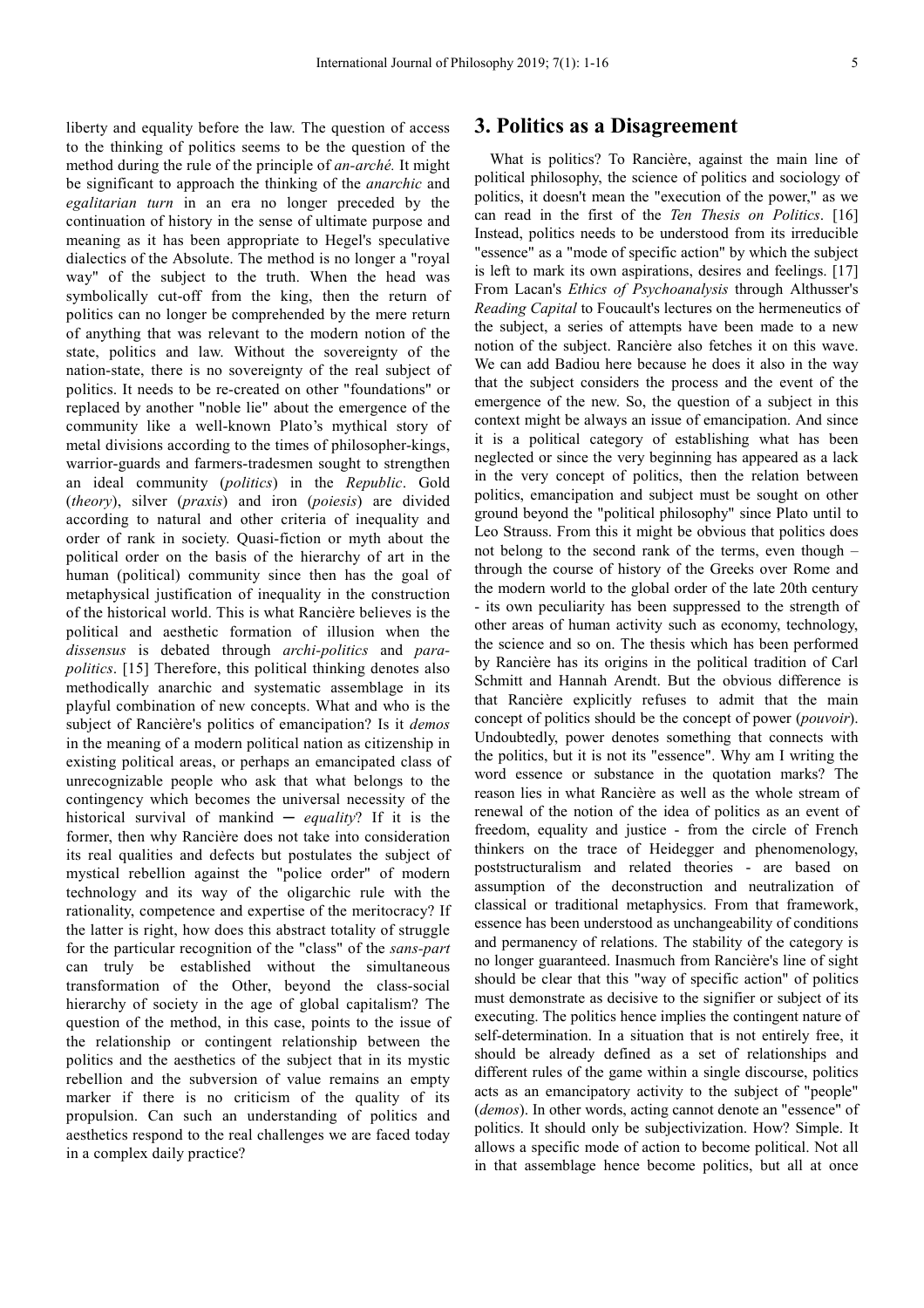become immersed in aesthetic and political assemblage, and like a nation as *demos* must continually re-constitute themselves. This is, of course, a revolutionary task because it acts as a struggle for equality of "conditions of possibility" of freedom rather than as "equality of chance" in the market. The concept of politics as emancipation and as egalitarian political-aesthetic turn of the notion of power to spontaneous rebellion versus the order - that's where its last limit stand.

That is, in fact, the specificity and difference between Rancière and other political theorists such as Chantal Mouffe and Ernest Laclau. [18] Thus, the effect cannot be explained by the existence of rational discourse nor by the agonistic passion in conflict with the order within the space of public discourse of politics. It is a pure contingency. In addition, in its unpredictability, it is open to overcoming the binary oppositions of modern metaphysics such as the remains of Descartes' philosophy (the spiritual substance *vs.* the bodily substance). Relationship signifies what adds to the subjecting of the feature of the political into the process of emancipation from "nature" and "necessity" as always to the existing order of social inequality and hierarchy. It creates a fertile ground for the rise of the oligarchy at the very beginning of Athenian democracy. Philosophy does not apply to politics as the mind against the body in the Plato's-Descartes' perspective. Rancière starts from the fact that what is emerging in the world as a political has represented a unique contingent event. It follows that nothing is predetermined neither can its ultimate purpose and goals be determined without the emergence of "nature" and its "laws". Politics can no longer be a means of increasing power or, indeed, something that is economically viable for the state and society administrative management of the new era. Its autonomy is by definition democratic. For this reason, equality in its universality and particularity denotes its condition for the emancipation of man in its present order. Let us consider more closely the notion of the "condition of possibility". Kant's three critiques - of the pure mind, the practical mind, and the power of judgement - appear to be familiar to the modern way of thinking. Undoubtedly, we have here modal categories. They are logical and directed towards the notion of time as a continuum of fragments of past, present and future: the possibility, the reality, and the necessity. When it comes to the "condition of possibilities" of emancipation - and that expression Rancière used synonymously with the concept of egalitarian policy - we are always dealing with a contingent condition. It is not the opposite of "necessity", but a specific possibility that belongs only to *political* and politics in the meaning of the "police order". And since Rancière follows the logic of Marx's radical politics of emancipating a universal class, such as a working class struggling for its own recognition as the universal recognition of man's equality, it is possible to say that the "empire of freedom" determines the existence of the "empire of necessity" only with the overlapping logical-historical order.

Freedom thus no longer appears in the anti-essentialist sense as the first assumption of the necessity of its seriousness in the real world. On the contrary, for Rancière

the "condition of possibility" of contingent freedom in the world of "police order" is precisely what makes "democracy". So, that represents the concept of absolute equality of every person with each other and not, therefore, of the multitude (not a people in terms of *polloi*, but *demos*) which govern over the minority. Instead of quantitative or arithmetic definitions of the democratic order as a form of rule, it is a logical turn in the notion of the *political* as the "conditions of possibility" of politics. No contingent "cause" produces a secondary consequence except than the efficient cause which comes from the fact that democracy as a scandal and an excess cannot establish anything else, especially in the notion of reign and power, because of the rule of the people as *demos*. Undoubtedly, the *people* are not pre-determined initial of anyone, or by cultural criteria. It denotes a subject who is constantly subjectively different. This means emancipating from incomplete and deficient emancipation."

So it is that scandalizing men of substance, the demos, that horde who have nothing, become the people, the political community of free Athenians, the community that speaks, is counted, and deliberates at the assembly, causing wordsmiths to write, it has pleased the people, the people have decided. For Plato, the man who invented political philosophy for us, this formula easily translates into the equivalence of two terms: demos and doxa: it has pleased those who know only those illusions of more or less that is called pleasure and pain; there was simple doxa, "appearance" for the people, appearance of the people. The people are the mere appearance produced by the sensations of pleasure and pain manipulated by rhetoricians and sophists to stroke or intimidate the great animal, the morass of folk who have nothing, gathered together at the assembly. (…) Politics begins with a major wrong: the gap created by the empty freedom of the people between the arithmetical order and the geometric order. It is not common usefulness that founds the political community any more than confrontation or the forming of interests. The wrong by which politics occurs is not some flaw calling for reparation. It is the introduction of an incommensurable at the heart of the distribution of speaking bodies. This incommensurable breaks not only with the equality of profits and losses; it also ruins in advance the project of the city ordered according to the proportion of the cosmos and based on the arché of the community" [19]

The problem faced in this set-up of the category is, of course, ontological-political, and not just the result of historical development. Rancière must now, from the outset, turn off the action of ontology  $-$  the alliance of philosophy and politics  $-$  as the power to rule the idea of the very reality of the event itself. In order to do so, it is necessary to have an *understanding* of Plato's idea of community (*politeia*) and the modern turn in which the economy takes the place of politics by suppressing freedom and equality in the area of the capitalist ideology of the market, profits and "equality of chance". Rancière, therefore, in his critical *accomplishments*  of the term *an-arché* must reach the openness of the political phenomenon without any external purpose. The same applies to the aesthetic concept that is correlative to the political. It is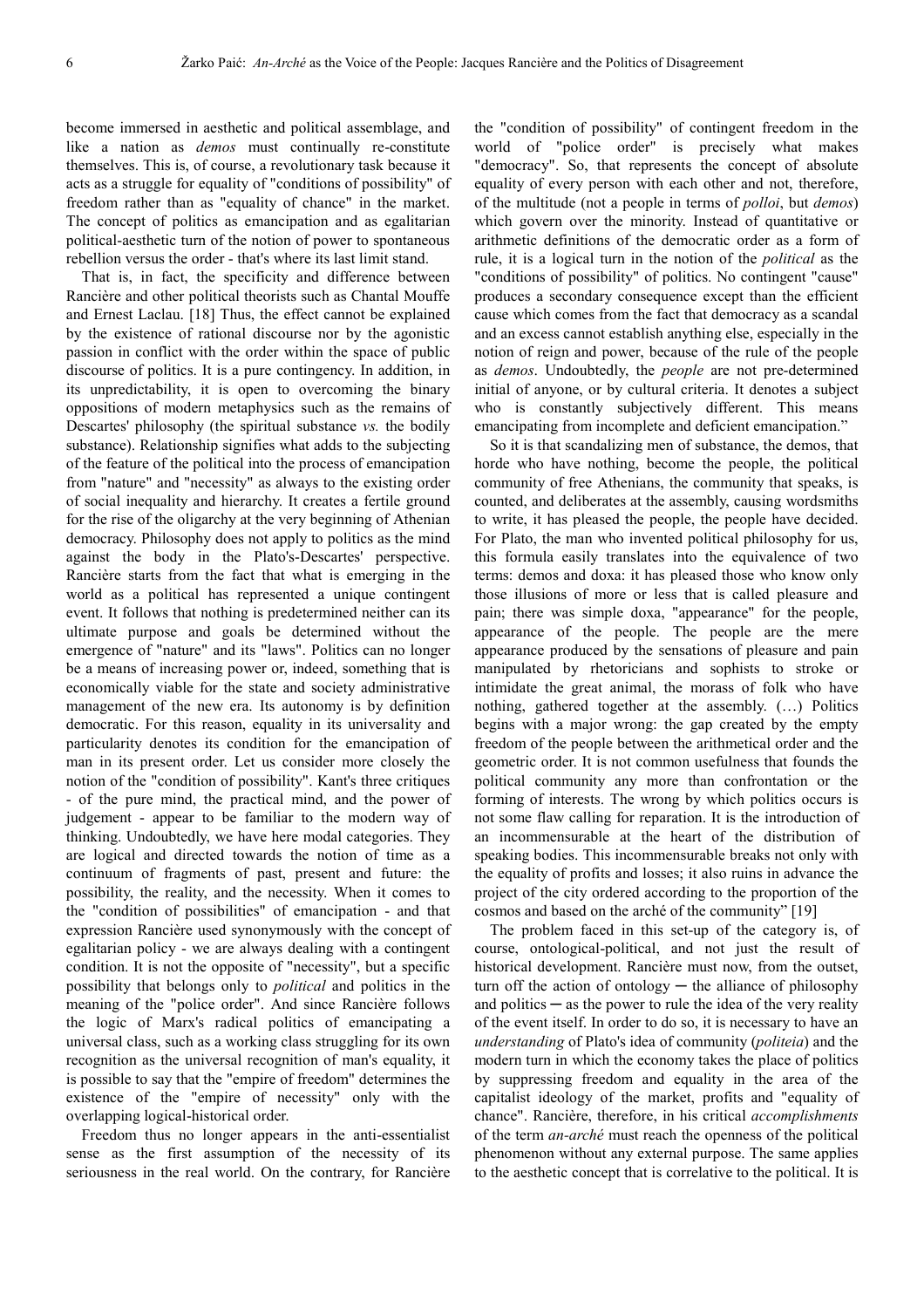a question of any future of politics, therefore, aesthetic and vice versa. The reason for that is the fact that the traditional categories of *theories, praxis and poiesis* (knowledge, action, and production) from Plato and Aristotle have been greatly altered. Marx is at the centre of a practical relationship with the world which means that every practice is also a political act of change of an existing condition, and every production of life presupposes knowledge of the possibilities of change. On this trace as well as a series of related attempts, from Deleuze to Badiou, Rancière considers politics as a practicalproductive activity, or as a political-aesthetic subjecting of man within the limits of the human being at large.

In the writings of the 1990s, such as *Disagreement: Politics and Philosophy,* and a minor manuscript *Theses on Politics*, we can see a critical reading of the idea of "return to politics" and the "return of the political philosophy" of democratic approach to politics as egalitarian action of people (*demos and people*), political subjectivization and, finally, the relationship of politics and aesthetic, which will especially be the subject of the book *Le Partage du sensible*  published in 2000. It might be evident that the relationship between philosophy and politics for him is no longer a matter of guiding the idea of reality because this is not feasible in terms of Platonic-Hegelian metaphysics. Politics for Rancière, however, cannot be the philosophical selfreflection of event that is happening as it does for Badiou. [20] Simply, it is not the thinking of the event. Under the title of the most important Rancière's book, *disagreement*  sufficiently illustrates this relationship: *Politics and philosophy*. The order has been changed. This means that policy can no longer be considered an issue as a signifier of the absolute requirement for infection with a "power" naming and legalization system of binary oppositions through history. Politics can only be conditioned by "philosophical" activity. The reason lies in the fact that it disqualifies every ranking and inequality. Its "essence" is placed in an unprecedented event. Thus, we are faced with an uncanny act of going beyond the "nature" and "necessity" framework. Politics appears in the world as well as freedom in the sign of the power of that uncanny *irreducible an-arché.*

What does it mean and what is determined by that concept? Is it fit for any radical democratic politics that will not remain on the level of utopia and the unexpected expectations of the real possibilities of political today when neoliberal global capitalism is realized in the world in a way of strategy, ideology, discourse and management of a "rational election" without alternatives, from which it is necessary to emerge, which Rancière himself explicitly claimed in his main statement in the book *Hatred of Democracy,* "that we do not live in *democracies*, but in oligarchic states"? *An-arché* might not merely be suspense and neutralization of the notion of a foundation of politics in its philosophic source in Plato's *Republic*, *Statesman* and *Laws*. If it were just that, we could only talk about a new reading or critique of Plato's and the notion of the philosophy of politics. Such a reading may be closer to the intentions, for example, of what Hannah Arendt did in the demand for the

theory of political irreducibility. Even the name and the notion of *un-foundation* refers to the act, and not to the "nature" and the category of "law" derived from it. And from them follows the ranking and social inequality justified by the metaphysical reasons for the existence of God and the necessity of the monarchy, the aristocracy and the oligarchy. *An-arché* hence cannot be by analogy the first activity, principle and category with which it begins to initiate a process of Being as becoming. What comes out of that notion might be mysterious and equally uncanny. It is the singularity of the event of the rule. Such reigns are neither determined nor limited, nor are they reduced to something beyond themselves. The only problem arising from that it can be neither term, not a principle of starting, but only "condition of possibility" that "way of specific action" which requires that the *demos* for its vote chooses itself, not some higher signifier. God no longer appears through someone or somewhat. His voice becomes directly the voice of the people. So, instead of monophony, we can hear the echoes, polyphony of voices from the depths (*de profundis*).

Tragically in the notion of democracy should stand, thus, that freedom denotes an irreversible destiny of man. It cannot be avoided. Sartre defined the freedom of metaphysics in the existentialist turn of liberty by means of a project and a contingency: that is simply the same and cannot be otherwise than that! The paradox of freedom presupposes the necessity of its condition of possibility. That is a reason why a man is condemned to freedom, and existence is precisely that hole in the Being through which the course of action goes. [21] Nothing and event are correlative terms/words. Unlike that, freedom as a project of the upcoming presupposes determination and action in the direction of preserving its own "Being" that is not in what it should be but is completely different from the Being. This is that what might be determined as nothing and as a radical change of the condition of matters. Rancière in the book *Disagreement* and all other surrounding texts does not endlessly vary the thought of the reversal between the ontology of politics and the political-aesthetic event beyond that of ontology at all. *An-arché* introduces us to the world of political contingency. Anyway, its main concern encompasses the issue of equality. Without it, democracy as the rule of the people (*demos*) falls into the abyss of the oligarchic "police" order.

Already in the "Afterword" of *Disagreement,* the question of whether or not the principle of politics leads us to a problem (*aporia*) is discussed. This is the first assumption of Aristotle in his famous *Politics*. [22] Since our era should be characterized by double return, both "political philosophy" and "politics", we might pose a question what really marks the return of philosophy and politics. If Marxism has understood politics as an expression of social relations between capitalism and class struggle, and liberalism is an activity that must provide for the protection of the private property of an individual as well as his bodily pleasure in the sense of the good considered to be common, it should be obvious that this politics is overwhelmed with something inauthentic. Rancière believes that the roots of such a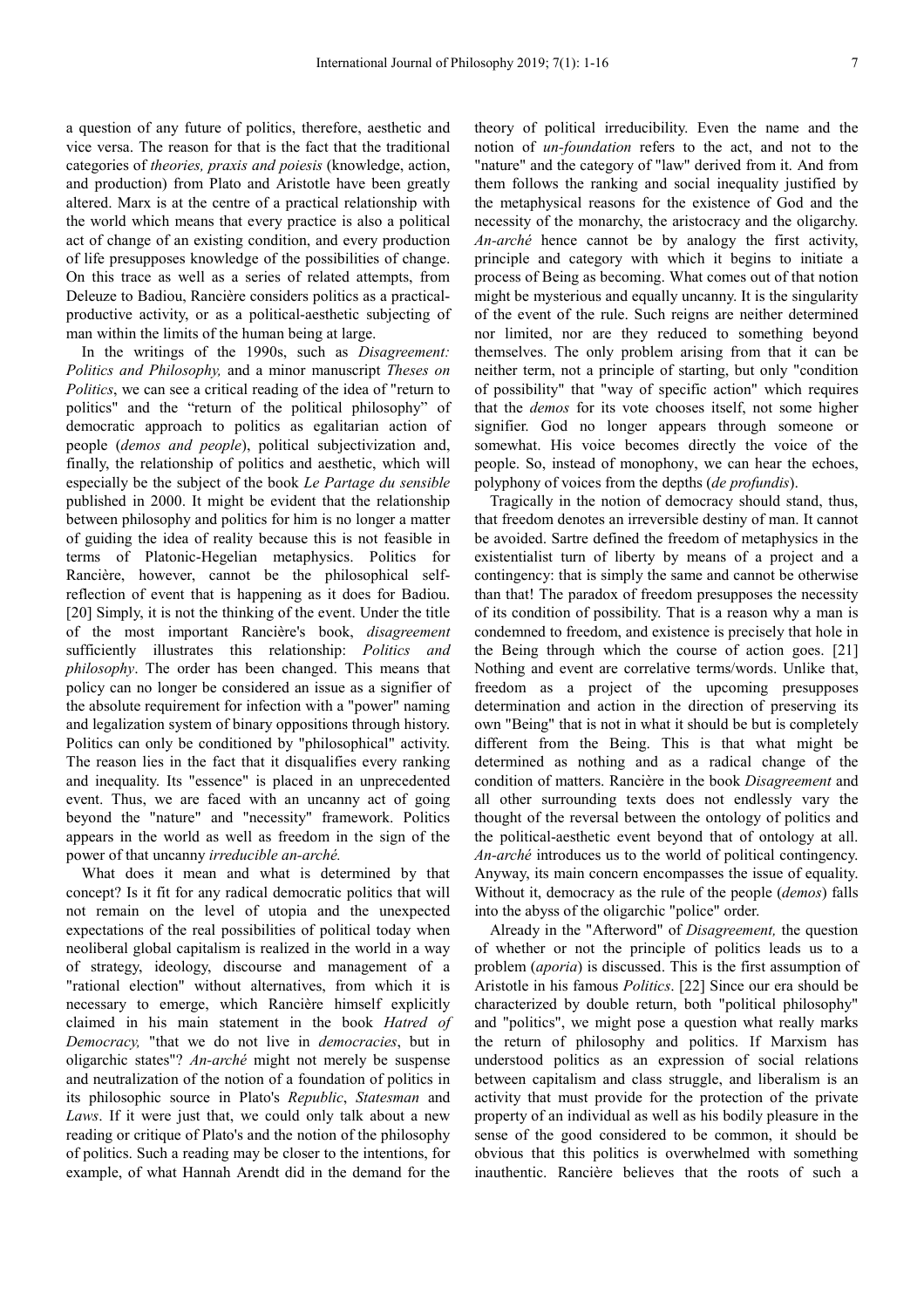situation lie at the very beginning of political philosophy originating in Plato and Aristotle. Moreover, their notion of politics, in spite of the essential differences, derived from the core of the idea of Western metaphysics. And this is the idea of purpose (*telos*) and the goal of history. The eschatology of the idea of good in terms of the rule of freedom and justice, however, draws attention to the notion of equality. There is no doubt that it signifies just the thing which Aristotle determines as justice with the arithmetic concept of equality. Therefore, it is, much "more" and much "simpler" than the order, the *taxis* and the hierarchical arrangement of the art and the virtue of knowledge, action and production (*theoria, praxis, poiesis*). Instead of a priori setting, for Rancière it is no longer a matter of first causes and the last intentions of an unknown starter of all action (God?). Everything lies in the contingency of what is happening in its irreducibility and indeterminacy with external ends and goals. When the idea of the purpose of "nature" is abandoned as the hidden foundation of all inequality between people, then we come to this axiom of democratic politics at all:

 "Politics is an activity based on the principle of equality." [23]

But what about "equality" here? Is this a non-political term of equality or a *political* one? It seems that from Rancière's perspective we must move in the following way. In the book *At the Edges of Politics,* much more attention is devoted to the attempt of exclusion of the concept of politics in its pure form from the logic of power. Anyway, it would be extremely difficult to say that Rancière in his intercession of the "mystic" of spontaneity rebelled against politics as the institutional order of the oligarchy's rule misses to see the extent of the action of dispositive power. His criticism of "political philosophy" with the terms of *disagreement* and *dissensus*, as we have already mentioned, is directed against the power of politics that in post-democracy rule today imposes itself as marketing mediation with the idea of market competition as a model for the policy of liberal "consensus". [24] In the *Ten Theses on Politics,* we are faced with an issue about the subject of power (*kratein*) and the reign of the multitude (*ohlo-kratein*). [25] If politics begin with the awakening of the subject of state and *an-arché* in the state of subjectivation using rational-discursive action against the agents or actors in the order of reign in the liberal-democratic system, the essence of democracy should be in constant challenge of creating a "nation". That might be a reason why it is not just what this word "equality" really denotes  $$ arithmetic, symbolical or qualitative. The first notion denotes a mere sum of magnitudes divided between individuals as the collective body. The second notion, indeed, relates to what Rancière says about the power of the people as *demos* in the struggle against the realm of inequality, unfreedom and injustice. Such regimes in today's of neoliberal globalization are those in which democratic consensus moves into populism and autocratic forms of governance. Finally, the third notion determines the "essence" of the democratic government of the "people" as the subject to be constituted as always a particular-universal entity that is fighting for the

truth. What is particularly significant should be that the incompatibility of the communication strategy of negotiations between the two  $-$  subjects of politics and actors of "policies" ─ becomes the event of emancipation. The three concepts of equality correspond to something which Rancière in his historical-philosophical critique of Plato's ideas of politics called *archi-politics, para-politics and meta-politics*. [26]

*Demos* is thus articulated in a contingent struggle. As a part of the "people" in the meaning of gender/sex identity, nation, class, only citizenship assumes the role of particular universality. Differences between human and civil rights are the differences between empty universality and content particularity. However, since Rousseau's concept of sovereignty of the people in the form of a Republican community (state) is crucial for distinguishing between *ethnicity* and *demos* in the modern meaning of these words, it is necessary to see the boundaries between the general will and the special right of those who are recognized by the law of birth or "naturalization" of citizenship. Emancipation takes on a revolutionary meaning only when its "bottom" raises to the "top". It also becomes a cultural (aesthetic) and political one because it signified a recognition of the one who is invisible, who are denied the possibility of speaking and who is in the position of Roman plebs or proletarian, and capitalist. Like all French postmodernists, so in Rancière's case, we can talk about the anti-essentialist mode of thinking. By that, I'm not talking of the dialectical method of thinking as much as the rejection of the logic of overcoming/abolition (*Aufhebung*) in the synthesis of contradiction at a higher level. When this is absent, then the interpretation of Marx always comes down to the politicized version of the event of a revolutionary subject. This is even a feature in a case of Althusser's epistemological cut. Althusser, namely, used this concept taken and derived from the works of Gaston Bachelard to understood Marx as ideologue and philosopher with the notion of the alienation of labour in the period from 1842 to 1844, which ended with an *Economic-Philosophical Manuscripts*, and from 1845 and the *German ideology* as scientist in the form of critique of political economy and sociology. [27] After the totalitarian experiment of the 20th century, in which Marxism served as the ideological cover of Stalinism and other related systems in the liquidation of freedom, it can no longer continue with the idea of linear history to the final arrival of communism as the ultimate salvation at the end of history. That's a reason why in the case of Hegel we witness always the actions of un-foundation concerning the new metaphysics and related thinking paths in contemporary philosophy. Thus, the idea of "the end of politics" comes from the Hegelian obsession with the distinction between the political state and the civil society. What remains of dialectics can only be the thought of a differently structured totality. Sartre in the *Critique of the Dialectical Reason* has been performing the concept of detotalized totality. So, the origin of all the further accomplishments of the decay of the integrity of the whole metaphysics can be found in his late thinking. [28] The idea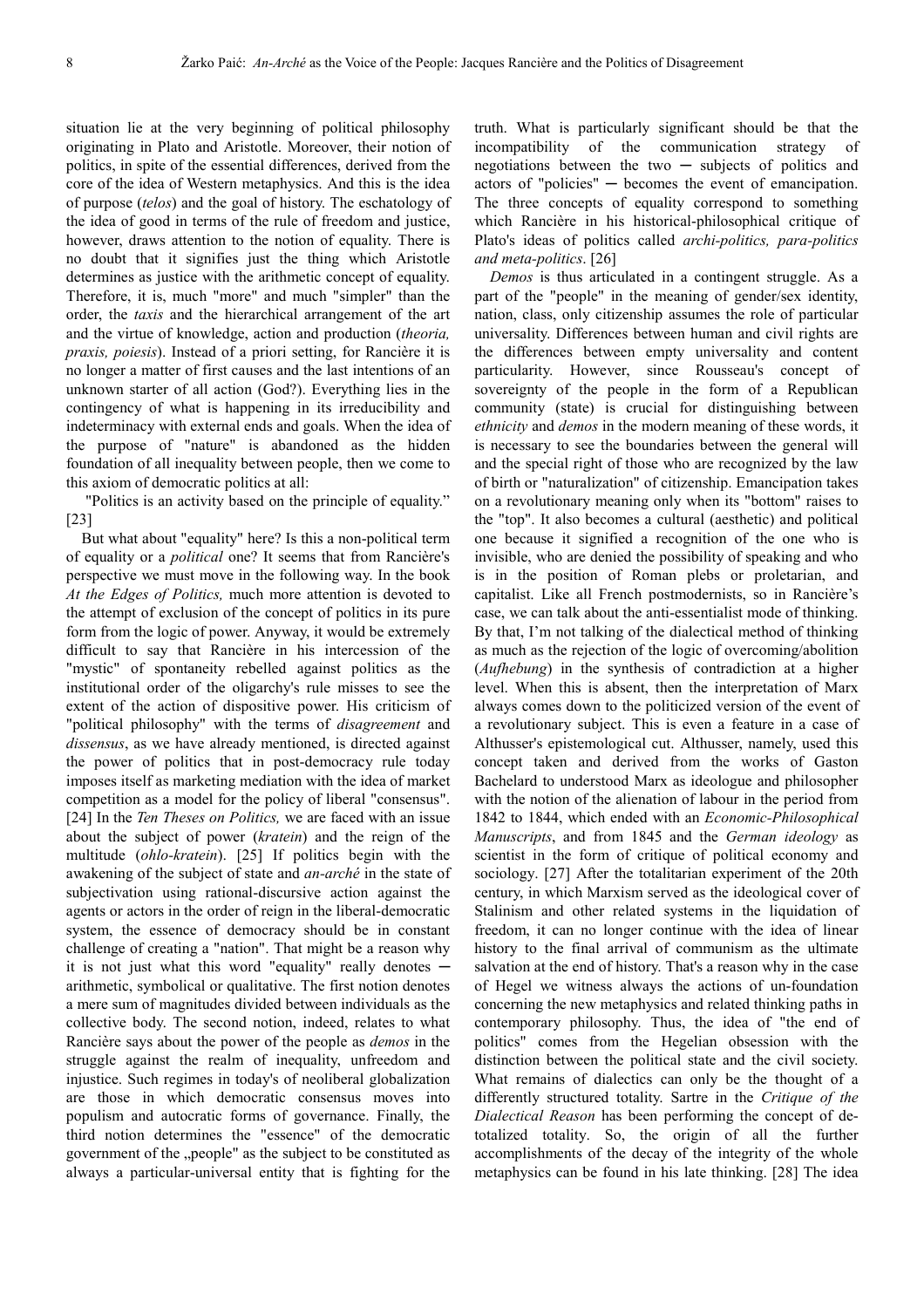of dividing philosophy in the fields, as well as life itself on the "sectors" of spirituality, politics and aesthetics, represents a complete fault. Rancière, therefore, didn't let go of the conception of revolutionary struggle in the modern capitalism, nor did he agree to an agreement of the "end of politics " in the neoliberal "deal" of the current left and right in Europe. Rancière articulated, for example, his early views on the trace of Althusser's reading of Marx. [29] But the direction has been changed to the policy of radical egalitarian "mysticism" in the struggle for the subject. Concerning the mutual interests in the act of emancipation, it becomes a political entity or subject.

The question I ask here is the following. Is not the notion of "equality" as in all the other theories of postfoundationalist circles of politics left to the event of nonpolitical mystification of the riot? We know that it always ends in unavailability to cross the vicious cycle of the neoliberal axiomatics of global capitalism. The thing we should know is that it cannot find a realistic alternative to the oligarchic power politics. Therefore, it might be condemned to the powerlessness of inevitable consolation. When politics is no more a question of power, but rather that concerning the principles of equality, we have at work a leap into the utopias. Instead of reconciliation with survival on the edges of a "joyful dystopia" without end, we have been extradited to the upcoming event of emancipation as the micropolitics of *anarchic* rebellion. What are the paradoxes and aporias of Rancière's *politics of disagreement*? First of all, that term is not related to Lyotard's term "drift" (*différend*). [30] There is undoubtedly a close contact between two thinkers in the understanding of aesthetics and politics. Moreover, many will find in the two identical views on the political struggle against neoliberal capitalism and oligarchic method rule of the rich elite of harness financial and political power. Methods of fighting should be related to the *anarchical* way in the finding of a "new subject". The aesthetic line of politics in Lyotard and the political turnaround in Rancière speaks in affirmation of the fact that justice and equality are not merely correlative concepts of an upcoming community, but a specific way of asserting the truth in societies of absolute control. What determines the notion of disagreement is two: (a) *la méconnaisance* (ignorance or lack of understanding of the subject of dispute) and (b) *malentendu*  (misunderstanding arising from the lack of understanding). [31] The conflict between these defective modes of discourse does not suggest that this denotes just the idea of politics as rationality, and man as an *animal rationale* (*zoón logon echon*). Political self-determination of man assumes this Aristotelian definition from *Politics*. The reason is that there is something "fateful" about human beings in the assemblage of action ─ the concept of community and the common good. It belongs to the "property" of that entity, which is called the people (*demos*). Rancière's politics of disagreement is directed against any form of fake and vulgar consensus on politics as power and the rule of the oligarchy. From this, it necessarily follows that political has ulterior primacy over the aesthetic (*aisthesis*) because the body is in its sensibility always defined by a common body of politics. This is not done as equality of citizens before the law, but rather as free people without any a priori divisions based on natural inequalities and titles. [32]

Disagreement can, however, be read as a critical response to Habermas's public consensus policy with the idea of the universal mind as a discourse in the political community. At the time of the publication of this most significant Rancière's book, Jürgen Habermas and American philosopher John Rawls have already a noted attempt at the last defence of the liberal-democratic order when it is already almost dogmatically established in the world. The doubt in its achievements has already been regarded as both Habermas and Rawls wanted to "establish" the political philosophy of liberalism "from below" by introducing those concepts with which contemporary politics and culture sought to overcome their results. This is primarily according to Habermas and his concept of communicative rationality, and in Rawls it is concerned by the concept of justice as "fairness". [33] In the situation of the multitude of cultural and life worlds of media formation, a new minimum consensus of subjects/actors in the space of political liberalism should be needed. Without this, democracy is left to the grace and failure of decay in all forms of anomie and oligarchic rule, but also in the anarchy of religious-cultural renewal of tradition. Instead of universality, the power of the special interest, almost in the US, brought into question the constitutional definition of the ruling culture on which the idea of *democracy* is based. In all those matters, multiculturalism was only an agreement  $-$  a "deal" - between the liberal state and cultural communities (minorities) as *ethnos* in plural societies of Western democracy. The crisis occurred immediately after the start of the era of neo-liberalism in the United States and Europe through the institutions of the state and the corporate-formed society. Rancière's response to the crisis of political liberalism - and his dilemma also - was that, instead of the metaphysics of justice and public consensus, from the politics of today we need exactly the opposite *disagreement*. In that notion, which seeks to open the problem of constituting a different opinion without referring to the fact that the arguments of "common sense" and *fairness* in the sense of a least fair game of plural participants with different worlds and cultures present the state of *inbetween* rational discourse (Habermas) and pragmaticidealistic appeal for justice (Rawls). Why did Rancière also open the real problem of the contemporary age with his theory of emancipation politics of equality and remain without solutions to his paradoxes and aporias?

It seems that the answer might be simple and therefore, in its simplicity, extremely complex. If in its analysis of the *political* and political structural analysis of the notion of power in all aspects of its manifestation the solution remains absent, it is comprehensible that the only true political strategy of emancipation will have to look for its answer outside the context of its own notion. Emancipation denotes the process of release from the bonds, whether they are real or symbolic, no matter whether it is gender/sex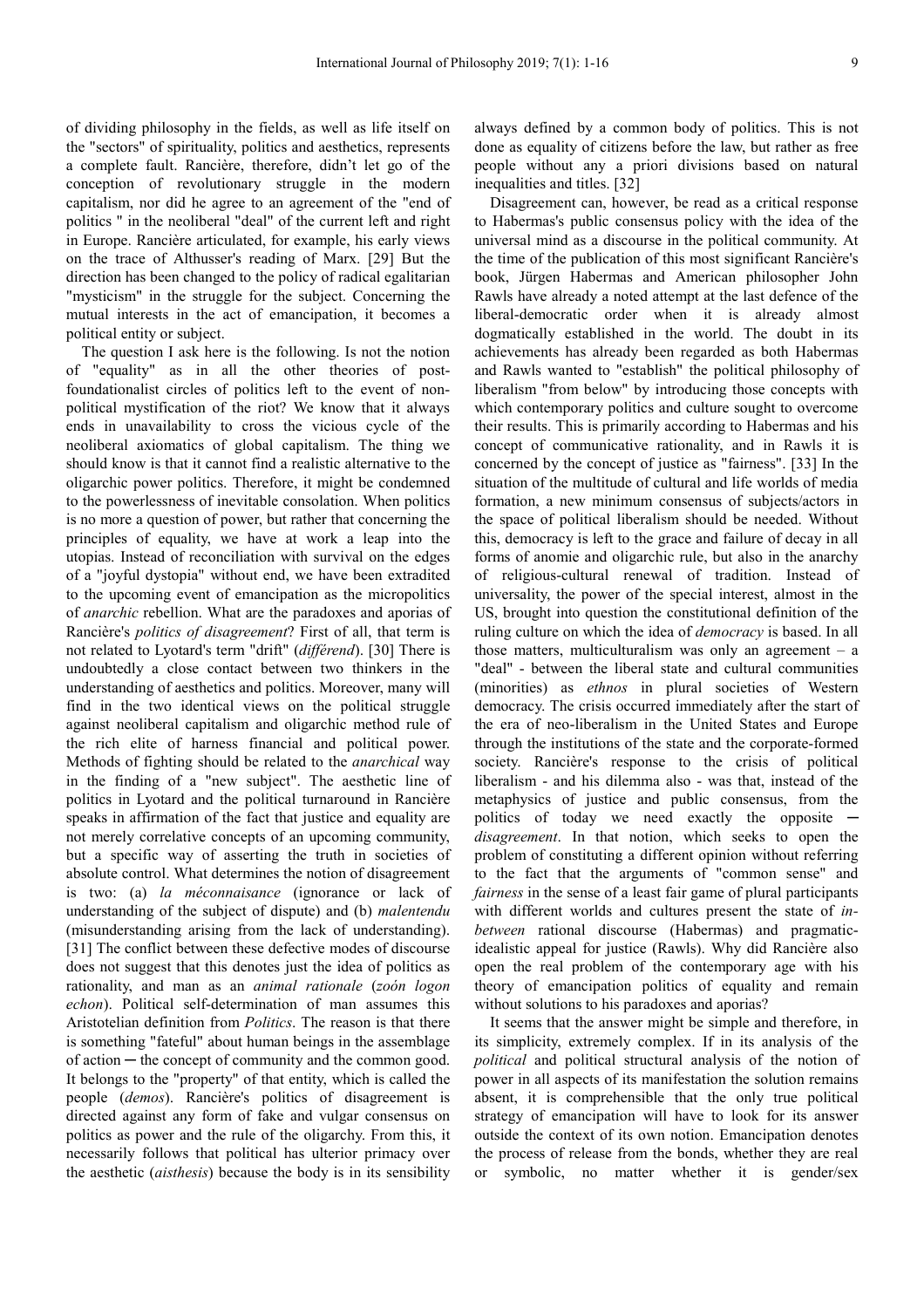discrimination or class oppression, the intolerance of the nation or, rather, the subjectivation process in which an individual liberates himself as an individual from all authoritarian family spells, his own anxieties, and frustration. The act of emancipation is always a confirmation of freedom. However, it denotes a condition of any revolutionary policy. Hence the concept of emancipation, with which Rancière completes his analysis of the notion of disagreement and dissensus, is heading for the radical space of conquest of what has no foundation. [34] Freedom *is* without grounding, as Schelling has already shown in the dispute entitled *Philosophical Inquiries into the Nature of Human Freedom*. It is neither being nor the will, but the uncanny openness of possibilities of existence in the world. If emancipation is the "essence" of the political process of realization of freedom, of liberty, then what about the preoccupation with the concept of equality through the suspense of the concept of power as is Rancière's approach to politics?

The reason might be even more complicated because Rancière opens up the problem of a new notion of politics after the collapse of real socialism in Eastern Europe and the world in 1989 with the fall of the Berlin Wall. It doesn't seem necessary to emphasize that all the types of totalitarian rule after the October Revolution of 1917 had the concept of equality for their legitimacy. Of course, this legacy as a dark shadow follows the defeat of all the left-wing projects since 1989 in the world. In relation to the neoliberal strategy of economy-politics-culture as a rational consensus on the market, any egalitarian policy must first be deduced from two ideological reductions. The first is, as we have already said, the legacy of totalitarianism and dogmatic Marxism, and the latter is the rule of the oligarchic order in countries with a liberal notion of politics as representative democracy (freedom of choice, economic competition on the market, freedom of trade, and freedom of the press). With that in mind, Rancière's venture is in a proper way a search for a path between the two cuts, "subversive" as much as a futile effort to create an alternative to neoliberalism without reviving outdated paradigms of political thinking. But Marx, as the most important theoretician of capitalism and politics in modern times, cannot be thrown into the rubbish of history, mainly because his analysis of the concept of capital as a substance-subject of history represents a condition of the development of an equality politics without which contemporary democracy remains empty and formal. Hence the notion of equality in its "essence" becomes for Rancière the decisive one for any future emancipation of a man. This "egalitarian paradox" consists in the fact that it seems obvious in advance how any request for political equality would be meaningless if there was absolute social equality. [35]

The condition of possibility for any opportunities at radical political equality is economic inequality in society and its structural consequences. Rancière in *Disagreement*  and other texts on this issue always takes his thoughts on the contemporary state of things in an analogy with the original Greek notions in Plato and Aristotle. However,

his readings of antique texts cannot be hermeneutic, because it serves the function of performing the settings of the historical-structural relationship of strength. What Plato postulates in his *Republic* is no "ideal" state of relations between state and society. It is also the narrative of the ancient world and its ideological justification in its epochal capabilities. Equality, thus, cannot be derived from the idyllic consensus policy of the liberal democracies if simultaneously it does not pose what scandal exists in the real order, which Rancière calls with the term "police". Why? Just because the political equality, on the contrary, might be a condition for emancipation in the area of what he called the aesthetic distribution of the common good (*communauté*), and from which historically - from the antiquity to nowadays - we have ruled out the class without ownership, the *sans-part*  (slaves, serfs, proletarians). This assumption should be the *credo* of the entire post-foundational theory of politics. Badiou named this assemblage the *metapolitics of the event*. If we were to translate that complete expression into the language of political struggle, then it would be a "communist hypothesis" without the pernicious legacy of Stalinist totalitarianism. [36] Concerning Rancière, however, the notion of politics as equality that determines the "essence" of democracy has its disengagement in the "mysticism" of *anarchic* rebellion against inequality, injustice and the ultimate line of non-freedom of man in the oligarchic states of the current global order. Hence, speaking of "the end of politics" and "the return of political philosophy" might be just another way of making the same apology: that, of course, equality cannot be said without the *political re-articulation of power*. There we also find hidden the place where politics finally no longer has its own origin in Marx's heritage, nor in the anarchist movements. Its place (*topos*) should be right there beyond the real power of politics. And therefore, in its "heroic" reaches, it is just another utopia of egalitarian powerlessness.

There are two perspectives on the "end of politics" as well as on the "end of the history". Former belongs to Marxist issues. It postulates communism as a future community of absolute equality. Politics, thus, lose the cause of its existence. The latter belongs to the liberal worldview. It aims to turn politics into management or control of social relationships based on the economy (and) rationality of the market. Both are paradoxically close and at the same time so opposed. In addition, both concepts of politics cannot be understood otherwise than as a means of establishing power beyond the reach of politics at all. That is a reason why Rancière in his late thinking has become the one who moves "on the edges" and between them showing us that the essence of politics must be equality and that equality becomes *an-arché* as the determinant of democracy. However, it denotes a step in the impossible demand for politics in large. But that impossibility does not arise from the inertia of demands in the contemporary constellation of political forces. On the contrary,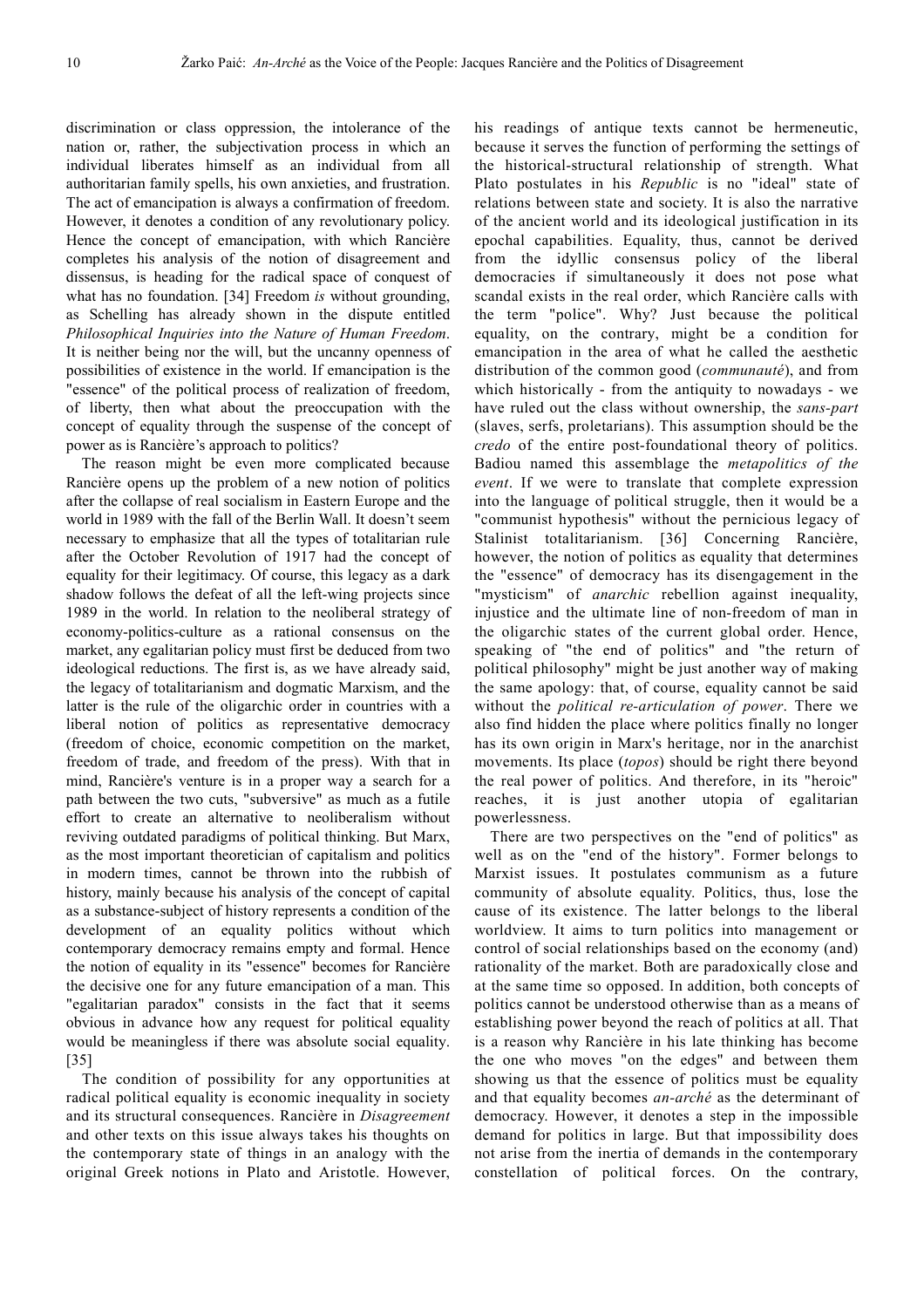impossibility designates the step inside the very core of this requirement, because it requires unavoidable, what precedes "nature" and "culture". The a priori must now become an axiom. This axiom will shake the whole order in which the understanding of politics as power is based. But the "egalitarian paradox" also should be aporetic. A just society - which must be based on inequalities - cannot be established, not because they are natural, but because the difference might be the identity of a person in a more profound sense of blindness to society and culture unless the first assumption of emancipation is fulfilled. It is, of course, political, and only with it the true history is born. In Greece, politics has always been regarded to be the highest practical activity. Its aspiration was to adhere to the idea of good and justice. We know that none of them can exist without freedom and equality. Emancipation, therefore, must necessarily be political. The reason for this is that only in this way its subject – the people (demos) is constituted. But since Rancière regards the civil society and the political state as an outdated way of functioning of the modern Western way of life, in the neoliberal concept of the rule that divide is overtaken in such a way that politics and culture become the means of a power to regulate social relations, and, of course, a new information economy with moving of the focus from the industry into the financial-speculative area of capital. Having this epochal turn in mind, it might be clear why this intervention in the theory of politics today attempts to open the question of the true subject of upcoming politics arising from all the noble dogmas of "political philosophy" from Plato to Leo Strauss. Although Rancière wisely despises to be a prophet or to repeat the gestures of his predecessors - from the egalitarian utopian as was Jacotot to Marx's vision of communism - what is undeniably him and what can't be deconstructed – using the Derridaen vocabulary - must be the idea of the common good (*communauté*). To whom "it" belongs, and what is at all such a "good" if, beyond the economicpolitical reduction of corporate capital management, the idea of a true community (*politeia*) cannot be founded in anything else, or in itself because it encompasses the uncanny power of *an-arché*?

## **4. The Community of Equality** *vs***. the Nihilism of the Oligarchy**

Some commentators of Rancière's viewpoints of politics argue his thought to be very provocative. [37] However, the provocation is not that we are confronted with familiar concepts from Plato to Hannah Arendt for reaching the "being" in the community. To the contrary, the provocation lies in what Rancière demonstrates: that the reason for today's "inflation" of the notion of political and politics in all areas of society, culture, art is due to living in the era of the total nihilism of the oligarchy as the order of discourse and order of the image. Such an order inevitably raises the

rebellion versus the consent as an activity within the jurisdiction of the crushed political people. We don't, therefore, use the word "people" as *people*, but the people as *demos* for which no definitions of modern political history really exists. Since the people are derived from the modern theory of the sovereignty of the power of the overwhelmed king, and whose ritual murder represents the beginning of what Claude Lefort calls "empty space power", [38] and with which every new beginning of democracy must be faced, it might be clear that the very category of "people" has remained without its substance. A nation without sovereignty marks the age in which instead of the state as a place of political decision-making now the corporate governance of the global order occupies a real and symbolic place of *political* and politics. If there is no sovereignty, then the "people" are overwhelmed by the political meaning of that word. Or, in other words, people with no democratic legitimacy in the internal self-determination of the nationstate becomes a "multitude" (*ohlos*). It does not rule. In his place, the rule is in the hands of the financial-political oligarchy. In the previous order, the "multitude" was protected at least by the illusion of a powerful state and its principles of renunciation, and now the ground under its feet is lost as well as all illusions about the purpose and goals of history. Politicians will say that this is happening because of the fall of the *welfare state* or social state crisis at the end of the 20th century. The triumph of neoliberalism is mostly reflected in the fact that every account of the "golden age" of the ruling of this model of managing social relationships of late capitalism is considered nostalgic with no account for the time frozen in the past. Now is the time of social mobility, market competitiveness and innovative corporatism.

What can our thought do – descending from the heights of metaphysics to the ground of politics - in this nexus of problems? It can provide either new false hopes - reasons for fleeing into new utopias with new discourse of modernized building of the oriental gardens - or facing the underlying paradoxes and aporias of the present in the sign of the blind nihilism. The last chapter of Rancière's book *Disagreement* is titled "Politics and its nihilistic age". It deals with the performance of politics as equality in a democratic attempt to sift through all those terms that have become today a new rhetoric of the European liberal consensus: communion, differences, the universality of human rights. Rhetoric does not exhaust itself in proving one's own triumph, because the space of this policy is bounded by contradictions in real life such as non-communion, homogeneity, the particularity of civil rights within a nation-state. So, what Rancière considers most relevant to the true politics of disagreement as a politics of communion in the differences might be the absence of radical equality. Those who have been expelled from this "consensus" are *sans-part*. This is particularly noticeable in France. Moreover, it can be called paradigmatic to the problems facing the current condition concerning the European Union. As a matter of fact, the migrant population that is on the edges of the town, which, moreover, does not enjoy the same civic rights because it does not exist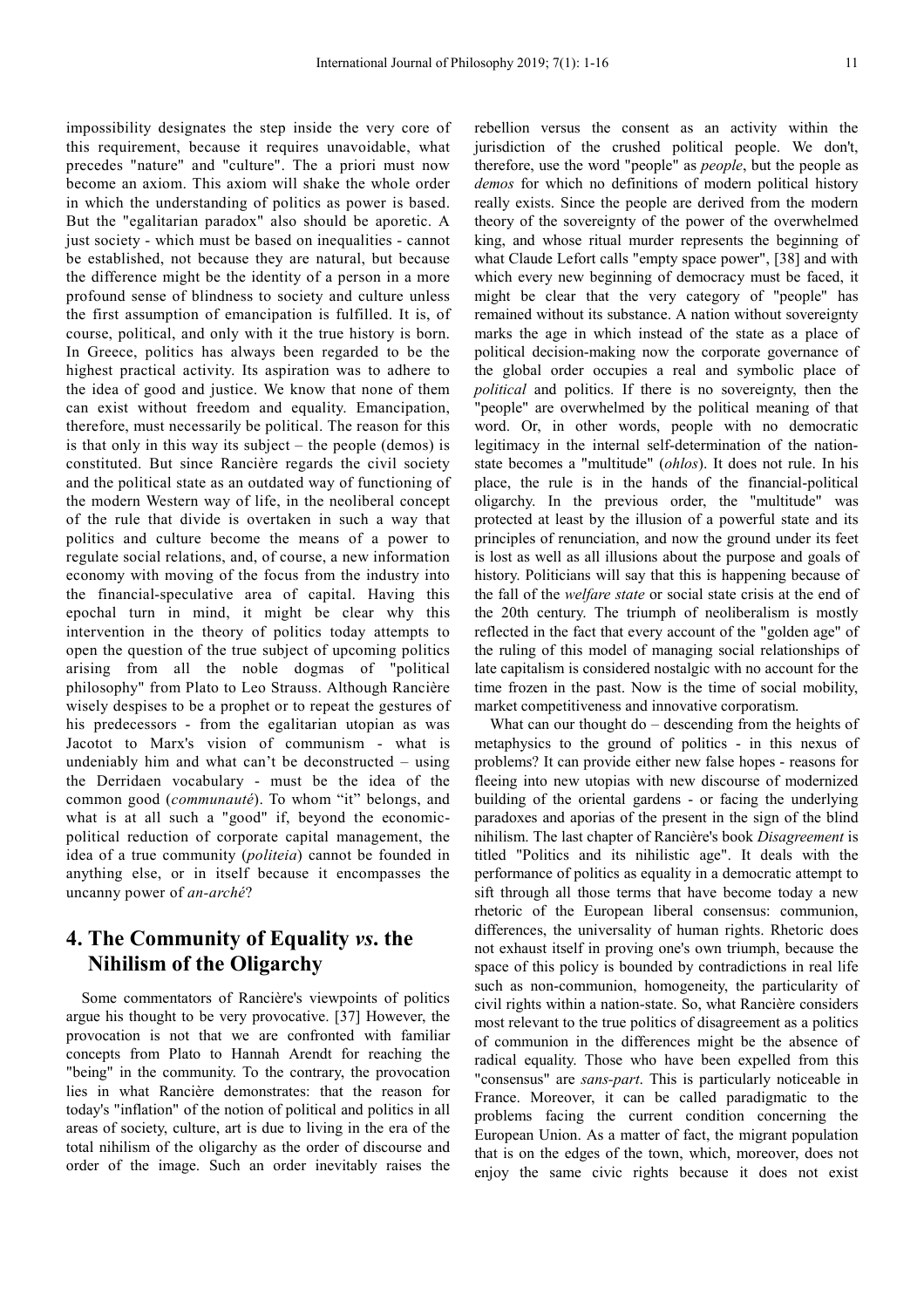politically (*sans*-*papiers* or *stateless people*), undermines the big neoliberal consensus. So, the logical consequence of the loss of political rights in the modern meaning of democracy denotes the disappearance of humanity as the ethical voice of universal conscience. Instead of humanity and humanism on which the modern project of the universality of human freedom is based, the age in which we live has become a time of *humanitarianism*. This goes so far that the wars of America and the West have become "police interventions" in the global order, while the problem of refugees and displaced persons in the war zones is now called with the name — "Humanitarian issue". Changing the discourse should always be accompanied by a change of the actual state. Thus, politics in the time of nihilism is not limited to *humanitarianism.* Its "police's" feature of neo-liberal "new world order" can be understood as a perversion of politics to ethics, and the perversion of policy to constitutional law, and that, in turn, decadently enjoys in its own delirium of normativism without any cover in reality. [39]

What can really oppose that? Rancière tries to comprehend politics as a matter of equality. The provocation is already that democratic politics do not hold power as a means of government but has in its hands the government as means of another worthy power. That power is related to democracy, and it always happens as a struggle for ideas that - because they do not have a foundation in the "nature" - require rebellion against "nature" even when such a "nature" appears as fiction and the result of natural sciences. *An-acrhé* leads politics to the achievement of what has traditionally metaphysically been named from Plato and Aristotle to Rousseau and Marx as the highest good in the community. It is not a concept of good as being opposed to the political community (*politeia, civitas dei, republic, democracy*). This is what has value in itself because it allows the freedom of all as individuals. No one rises to that as a member of the atomized society, but only as the political citizen and essential member of a democratic assembly of power that we call "people" (*demos*). Whoever nowadays would like to speak of a common good (*communauté*), knows so well that we are talking about something that is "privatized" and thus subdued in its "essence". All the newness of Rancière's notion of politics can be reduced to two irreducible opposites. Moreover, separation cannot be completely overcome by the revolutionary-emancipatory politics of radical democracy. On one side we have the concept of politics as equality and on the other the term "police" as the order (regime). [40]

Hence, it might be clear that democracy cannot be the form of a state, as an oligarchy necessarily becomes the rule of law of this order. However, the problem arises when the state gets suspended/is overcome in something that has the features of post-imperial sovereignty without political people (*demos*). Understanding the police as a state policy, and politics as a subversive-emancipatory activity of a democratic struggle for equality takes on the feature of a hybrid idea of the leftist history. Here is the meeting point of the anarchism of Bakunin/Proudhon and Marx's critique of the limits of formal democracy of the bourgeois order in the capitalist society of the nineteenth century. Moreover, Rancière redefines virtually all concepts from the tradition of "political philosophy". The situation of today is changed insomuch that states at the level of territorial sovereignty no longer have the factual power. This power is deployed to over-nation-state institutions such as the European Union. The corporate power of "democratic oligarchies" is not represented in the form of a state, as it follows from Rancière's analysis in the book *Hatred of Democracy*. [41] It is the absolute power beyond that of the sovereign state. What would be the consequences of such a "post-national constellation", if we use Habermas's expression, the purpose (*telos*) and the objective of the egalitarian politics of emancipation of the people (*demos*) as a subject without the substance of this whole process of defense of the dignity of politics? Rancière defines politics as a polemical achievement. It does so because the "essence" of equality does not occur from and out of "nature". "Essence" is creatively developed in a contingent struggle against the hierarchical order of social privileges. When politics are determined as such, then it is obvious that it must have its craving (*orexis*), the driving mechanism, what makes politics at all an autonomous activity of subjectivity. In the texts, we do not encounter the elaboration of an idea that reminds us of the rehabilitation of the concept of practice in another meaning. This also applies to the *theory* and *poiesis*. The reason lies in the fact that Rancière rejects these ontologicalpolitical categories created from "above" in Plato's and Aristotle's thinking. Instead, he advocates against any "naturalization" of social injustice and inequalities.

Therefore, it seems appropriate to point to another paradox in his notion of the classic terms of "political philosophy". Namely, equality would not make sense if this term is not a *partage* of a particular entity in a "just" or "unfair" way. Every distribution, as it is already done in Aristotle's *Nicomachean Ethics,* designates a contingent act of decision on the governance within the political community. [42] We could mention here the differ tribal society of those who rise above the immediate "primitivism" of nature. So, the distributive justice rests on the sharing of the common good. But the notion of the common good (*communauté*) to which Rancière refers has represented a significant political concept of communion. The origins go back to Rousseau's thinking of Republican creation of the state. However, the Republic always protects the public good of citizens with all available means of the social order (police and army). On the other hand, Hobbes' theory of the state places the emphasis on authoritarian power that protects the private property of individuals. The difference is that the notion of the common good as a public good and authoritarian state (*Leviathan*), which controls conflicting individuals on the market, denotes the difference between revolutionary "etatism" and enlightened "liberalism". Of course, it is the French tradition that presumes the sovereignty of people born in the native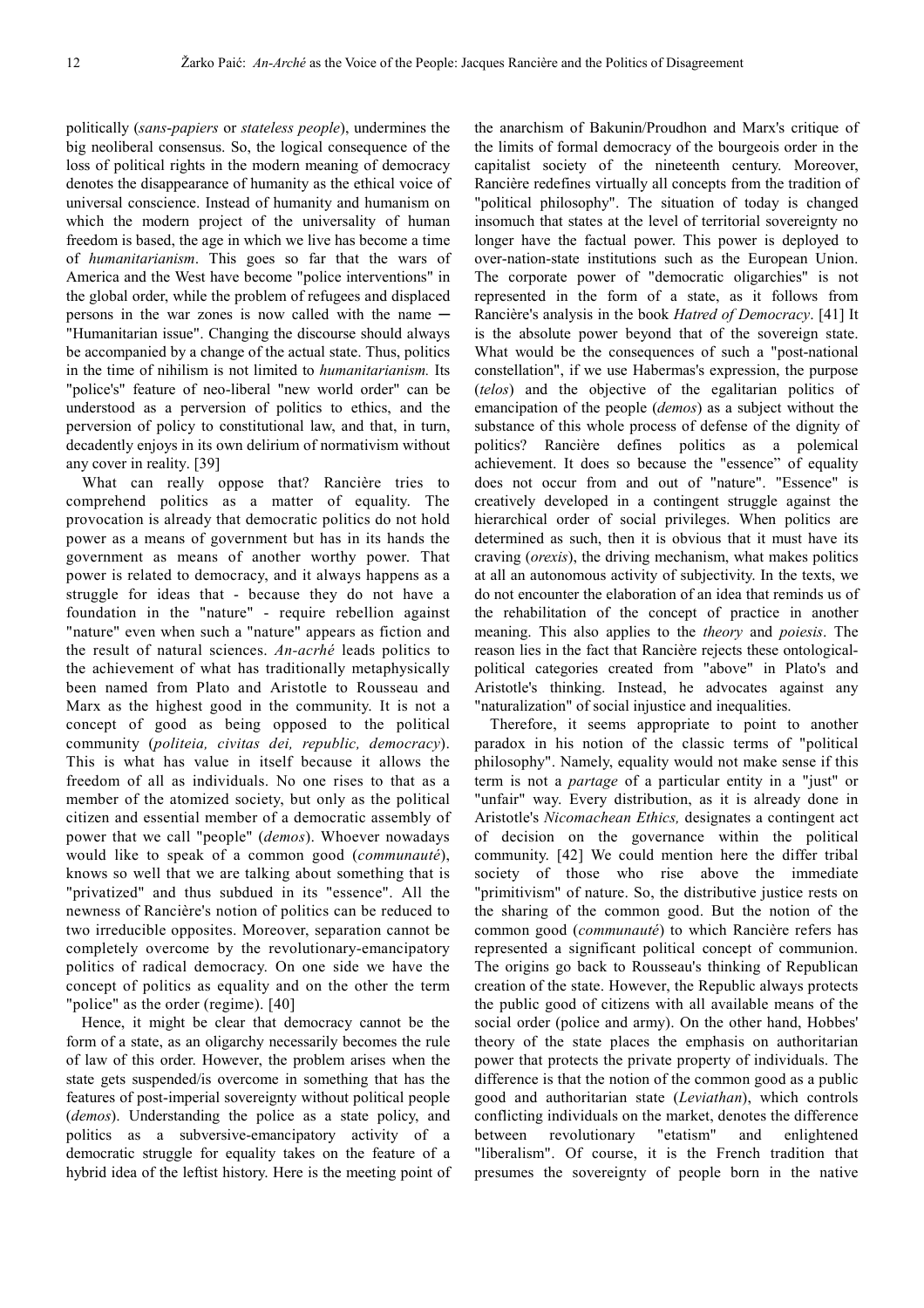nation as *the nation*, while the English tradition of constitutional monarchy is expressed as the term "depoliticized politics". Between the Republic and the monarchy, there are several different theories as well as practical relationships. In short, the common good is firmly defined by the boundary between what is neither the matter of the state nor the individual's possession. It actually allows the distinction between state and society (politics and economics). And the reason is that the sacrifice of the nation as *demos* and as *ethnos* (*people*) can never be a sacrifice for the corporate power for particular interests. The victim is offered to the altar of a politically articulated community (republics, nation-states). Therefore, the issue of the sense of secularized deity within Jacques Rancière's theory of politics is deployed in the sphere of the aesthetic policy of events. It could be named like an event of the emancipation of a collective subject ("observer"). In addition, like the subjecting of the "people" in the struggle versus the order of hegemony and domination of the oligarchy, as well as the struggle for that what is "nobody's" because it is "everyone's" passes into the request for the qualitative distribution of the common good (*communauté*).

When does politics really start? For Rancière, the answer is simple. Politics always start when the public or common good is called into question by the fact that its "privatization" or division is becoming a part of the oligarchic rule. Are we talking about the historical continuity of such a type of rule (police order) in Western societies of antiquity, the Middle Ages, the New Era to the neoliberal globalization a destiny, or a necessity? The answer might be yes and no. Yes, because politics in Greece appears in the sense of the defence of communion and cannot be in a subordinate position of ethics and economics. Not, because of the idea of common good does not mean any vision of the egalitarian Communism of poverty or some terrible version of totalitarianism like that of the *Red Khmer*. History for Rancière has represented a continuous discontinuity of events. All this trigger the conflict between what belongs to the logic of *an-arché* and *arché.* Instead of the linearity and necessity of "higher" in the historical "progress" from the antiquity to the global order of the information age, contingent interdependence and emerging network of events are in rule. [43] Let's repeat: politics begin by a crack or by subjugating of the logic of oligarchic power placed in the alliance of financial and political elites of society. For this reason, the argument of *disagreement* has been extended to the *Edge of Politics* and the *Hatred of Democracy*. And it should be as follows: *democracy refers to politics as a form of emancipation, and the social order of power derives from the economy.* The result of it is the inequality in the capitalist mode of production. Social relations, therefore, are not the fatalities of history. The ability to change the relationship circuit exists only if at the same time there is a subject "powerful" enough to perform a radical change of state. In this respect, it is obvious that the policy of emancipation cannot be "revolutionary" unless it overturns the foundations of the

structural perversion of relations from which the "iron law" of the oligarchy inevitably emerges. The latter concept was used by sociologist Robert Michels in a completely different context of the emergence of party bureaucracy within the framework of modern representative democracy. But what is true for parties without which there exists no liberal democracy, applies also to the complete transformation of social relations in global capitalism. The struggle around the "empty centre of power" becomes continuous and ever-new. So, the shadow of politics and economics of the new era takes a perverted turn. Montesquieu in *The Spirit of the Laws*  already saw that the spoilage of democracy begins when politicians begin to speak in the language of traders, and traders get used to justifying their power in the language of politicians.

If then, communion, community, and communal good (*communauté*) bring us to the purity of what constitutes the "essence" of politics, then it is no longer possible to pledge for any half-way solution. The "police order" of the necessity of managing complicated systems of technocratic oligarchy rule requires much more than cosmetic repair. But the problem with Rancière's metapolitics in their view of politics has been seen from the beginning to be a problem of the impossibility of political without the articulation of power. Equality without power remains unfulfilled by the demands of the "people" as temporary *demos*. Since the subject without substance in global capitalism cannot be constituted by any means other than subjecting to combat and action, it remains only important to see what kind of fight and action is at work. The right question of any post-foundationalist policy becomes no longer what "is" the essence of such a policy, but how is the direction of such a policy happening. It is obvious that the meaning of its rhetoric and performing discourse derives from the upcoming (*l'avenir*). But in contrast to Derrida, Lyotard, Deleuze and Badiou, in the thinking of Rancière, the utopian field of expectation has no mention of the messianic appeal. Moreover, his demand for absolute equality of all and for all is in the nearness of Foucault's politics of resistance. Due to the intervention in the practical field which exhausts in "actuality" and is repeated in that timing swirl, the present has the status of the event and not the empty time of the future. What is actually "happening" with the politics of emancipation is nothing other than an attempt to establish that which has not existed in its real size and dignity other than as *an an-arché* as the scale of every future democratic politics. That what has never existed and is since the beginning the subject of human aspirations - as well as Aristotle in *Politics* says that people in communities always strive for the highest good - might be precisely what in the age of the neoliberal oligarchy rule is fragmented as its pieces have become corporate ownership in the hands of a few individuals.

#### **5. Conclusion**

Rancière's rebellion within the limits of the democratic emancipation of the "people" as a *demos* is directed against the "liberal-democratic consensus". The people are,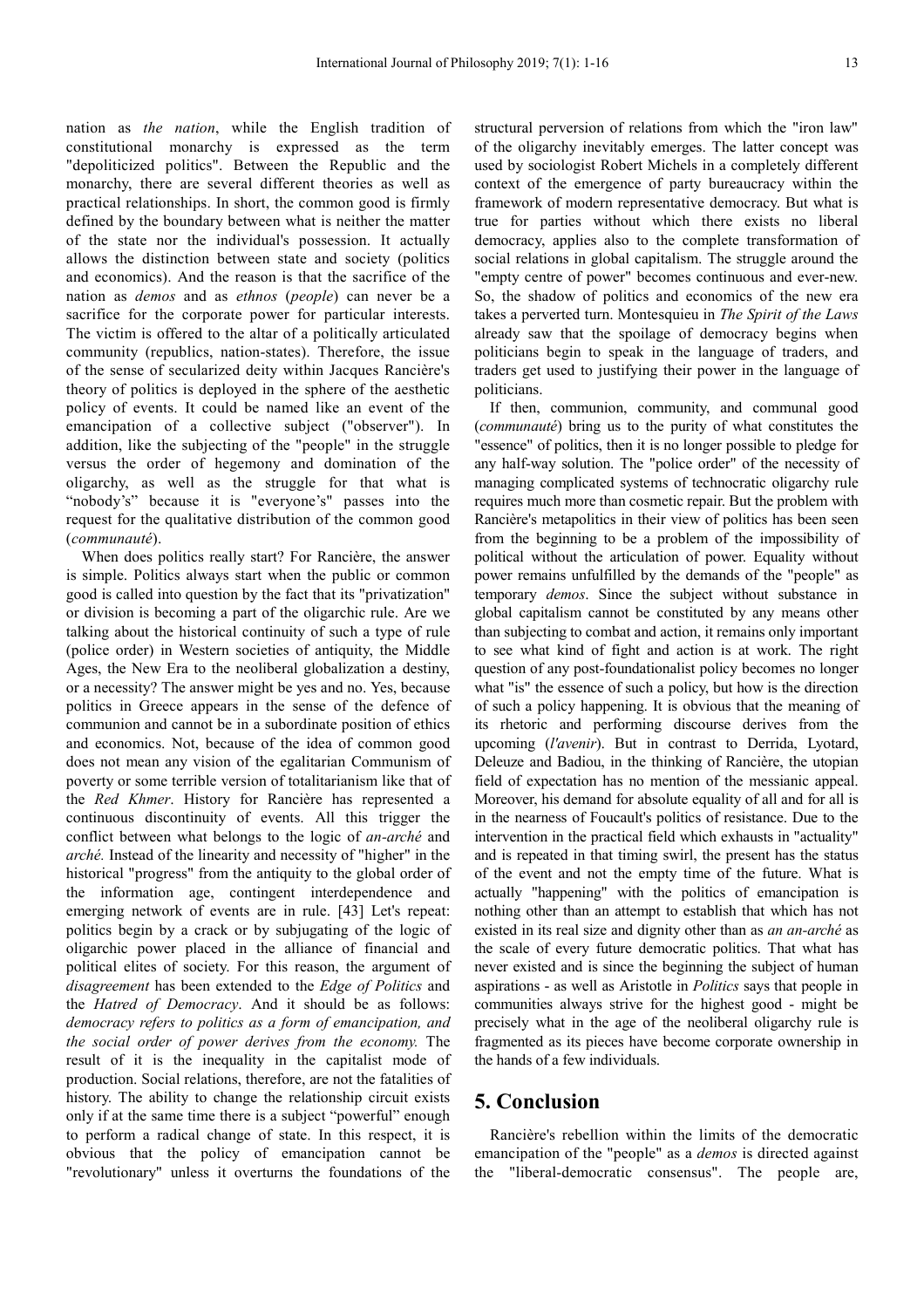therefore, subjectified through cultural-political struggle and the action of the oppressed and humiliated, of all those thrown out of the game of the networked machine of capitalist globalization and state with limited sovereignty. But what if in this new uncanny framework any so-called revolution or emancipatory policy is already very restricted because it lives from the "mysticism" of the event of the egalitarian rebellion, and the absolute power of oligarchic rule in "the new world order" states cannot be hurt at all precisely because it is no longer a problem to reach the heights of democratic politics but to preserve the mystical common good that is relentlessly absorbed under the excitement of the effectiveness of governance for the benefit of the community of "democratic individualism"? Rancière's response through a series of paradoxes and aporias, with a multitude of redefined concepts from the "political philosophy" tradition, remains within yet another irreducible confines of the impossible. This is the area of self-limitation and self-founding in something that is without foundation. With that, its non-limitation is ultimately inoperable. Any policy of disagreement with origins in the blemish of human freedom and with that which creates a scandal by the very act of its existence is limited by the fact that equality without the power of one's own performance will ultimately remain what the notion is and points out. Emancipatory politics is, namely  $-$  as it is paradigmatically stipulated by Marx in his early text *On the Jewish Question* - a certain kind of reduction. [44] When the "people" (*demos*) are relieved of one form of discipline, when the Jews - within the limits of national emancipation are freed from the oppressive politics which does not recognize Jewishness on the national-religious grounds within the German nation-state, then this kind of political or civil emancipation is incomplete with regard to human incompleteness. It is particularly in relation to the universality of what belongs to the notion of humanity. Emancipation presents the notion of the incompleteness of freedom as conditions of equality of opportunity. But if the emancipation does not have the power of freedom in its bare reality as its purpose as it only to fights "against" the political order of inequality, then its actual reach remains on the level of weak struggles for this or that kind of already obsolete rights within the boundaries of a long-established and outdated God of the nation-state.

The problem is that the rule of oligarchy in real-world states possesses the structure of the network. This was best described by Deleuze and Guattari in *A Thousand Plateaus*. [45] That is where the uncanny problem with the politics at the age of nihilism arises. It is no longer credible if it invokes the unfulfilled principles of the democratic utopia of the world. The true politics of the equality must face what lies in its own bargain. And that is the powerful and chaotic *anarché*. The paradox and aporia are not that democracy and freedom are derived from this principle *without* principles. The scandal that rules in neoliberal oligarchy represents a confirmation of the same *an-arché*. For this reason, its *archipolitics, para-politics and meta-politics are* "the cunning of reason" of a perverted order of the world where the power of the "police" sets limits to the "politics" of freedom and not vice versa. Contemporary oligarchy is based in this *an-archéic* model of chaos and ambiguity in all its visible and invisible areas of action, from the management of the economy to marketing policy. Its aesthetics is exactly the one which requires an "emancipated observer", all that (un)controlled fury of the re-politicized art of which nothing remains other than the media drive of the technosphere in museums that no longer preserve this majestic common good (*communauté*). Instead, they're dealing with screams of the policy of the performative events and the protection of conceptual property rights of those who no longer "produce", as the aesthetical spacing of politics does not reach the threshold of the nihilistic collapsed world of "illusion", "experience" and "look". When the *an-arché* as the voice of the people becomes a trademark of "revolution" and "subversion" of the ruling discourse, that uncanny sublime thing remains absent. What is absent, with no utopias and without big words, in the strikingly poetic manner is being expressed by Pier Palo Pasolini in his poem *To the Red Flag (Alla Bandiera Rossa)*:

For he who only knows your color, red flag, you must really exist, so that he can exist: he who was covered with scabs is covered with wounds , the laborer becomes a beggar, the Neapolitan a Calabrese, the Calabrese an African, the illiterate a buffalo or dog. He who hardly knows your color, red flag, won't know you much longer, not even with his senses: you who already boast so many bourgeois and working class glories, you become a rag again, and the poorest wave you.

#### **References**

- [1] Marchart, Oliver (2010) Die Politische Differenz: Zum Denken des Politischen bei Nancy, Lefort, Badiou, Laclau und Agamben. Frankfurt/M: Suhrkamp.
- [2] See Davis, Oliver (2010) Jacques Ranciere. Cambridge: Polity Press, and Marchart, Oliver (2011) The Second Return of the Political: Democracy and the Syllogism of Equality, in Paul Bowman and Richard Stamp (eds.), Reading Rancière. London-New York: Continuum. 129-131.
- [3] Derrida, Jacques (2005) The Politics of Friendship. London-New York: Verso. 130. See Paić, Žarko (2013) The Community Without Conditions: Deconstruction of the Subject of Modern Politics in Freedom Without Power: Politics in the Networks of Entropy. Zagreb: White Wave. 393-432.
- [4] See May, Todd (2008), The Political Thought of Jacques Ranciere: Creating Equality. Edinburgh: Edinburgh University Press.
- [5] See Beistegui, Miguel de (1998) Heidegger & the Political: Dystopias. London-New York: Routledge, and Young, Julian (1997) Heidegger, Philosophy, Nazism. New York: Cambridge University Press, Labarthe, Philippe Lacoue (1990) Heidegger, Art, and Politics. Cambridge, MA: Basil Blackwell.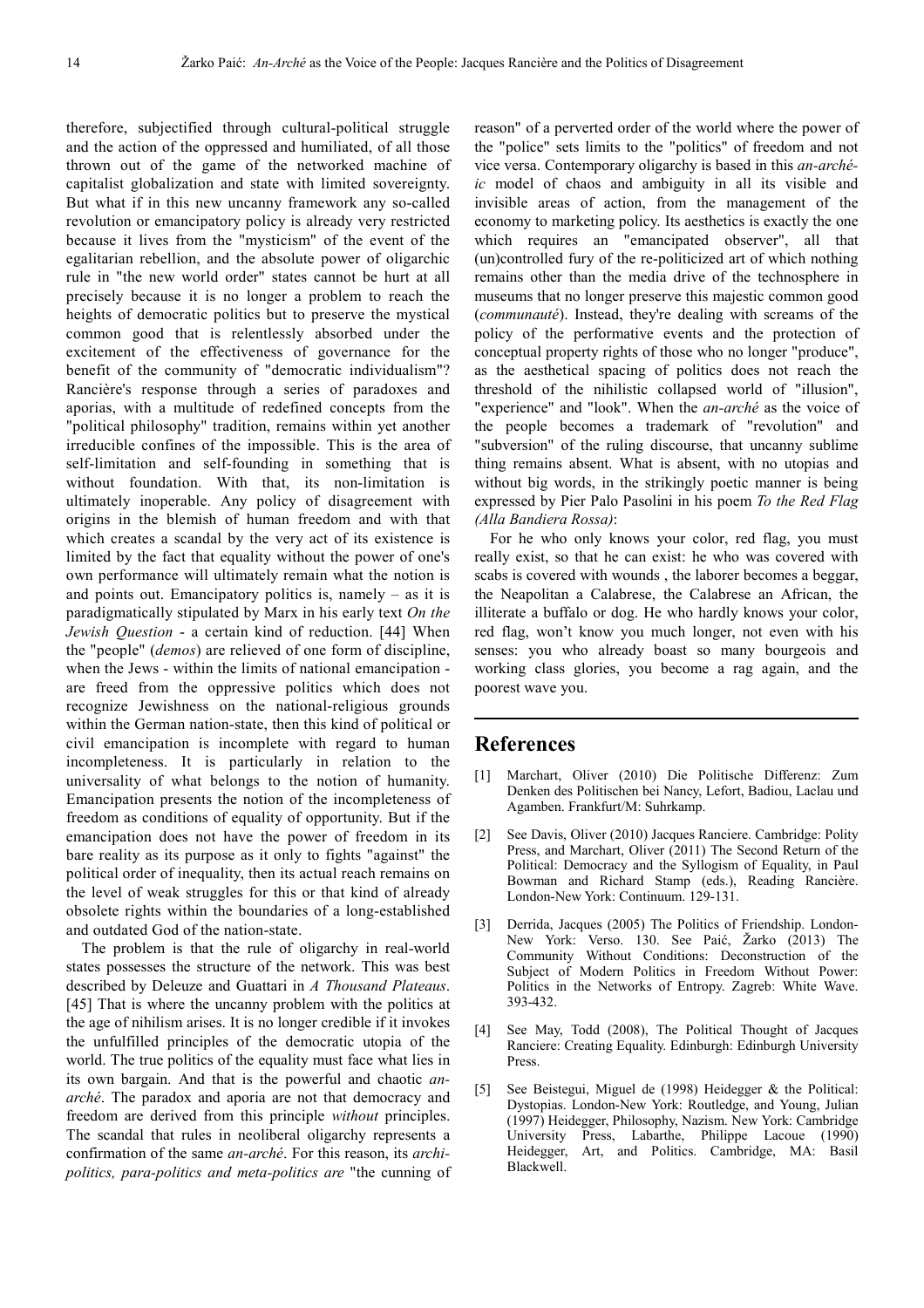- [6] See Meier, Heinrich (2006), Was ist Politische Theologie? in Jan Assmann, Politische Theologie zwischen Ägypten und Israel. Munich: Carl Friedrich von Siemens Stiftung. 7-23.
- [7] Paić, Žarko (2015) Totalitarianism? Zagreb: Meandarmedia. 135-206.
- [8] Rancière, Jacques (1995) Mésentente: Politique et la philosophie. Paris: Galilée. 43-67. Oliver Marchart in the instructive analysis of "political differences", that is, the political and policy appear in the contemporary debate on the issue of a new set of equality and freedom, showed exactly that Rancière unlike almost all other post-foundationalist theorists (Nancy, Lefort, Badiou and Agamben) does not explicitly make this difference (Marchart, Oliver, ibid. 132.) Instead of the notion of the political as the ontological event space of creating conditions for democracy shortly before the dialogue and discourse, Rancière uses the notion of politics, and instead of the traditional concept of politics comes to the center of the rather controversial term "police". Ranking or regimes, therefore, must always think of the social hierarchy of power within the state. It is the order of legislative, executive and judicial power as an administrative technology of ruling. That's what is Michel Foucault in lectures at the Collège de France in the late 1970s and 1982-1983. on the basis of extensive historical-genealogical analysis came to the notion of "governmentality" (gouvernmentalité), that is specific state and society of management technologies from a close-knit perspective of economics and politics. Rancière, in a different horizon of understanding this problem, thinks equally as Foucault. But he emphasizes that the meaning of "police" that assumes positive features of the legitimacy of the execution and the stability of the liberal-democratic order. It thus seems significant that the "police order" is not merely the preservation of capitalist production and social relations built on the ideology of free competition, the market, and individualism. It might be a transition from the internal sphere of action to the outside. At the time of the post-imperial order of hegemony in the world's history as it is the case with America today which led war against terrorism and "rogue states". These are not wars between nation-states. Now, we have a new police interventions in the global space of expanded sovereignty. See Chambers, Samuel A. (2011) The Politics of the Police: From Neoliberalism to Anarchism, and Back to Democracy, by Paul Bowman and Richard Stamp (eds.), Reading Rancière. London-New York: Continuum. pp. 18-43.
- [9] Rancière, Jacques (2014) Hatred of Democracy. London-New York: Verso. 72-73.
- [10] Plato (2003) The Republic. London: Penguin Classic.
- [11] Rancière, Jacques (2000) Le partage du sensible: esthétique et politique. Paris: La fabrique.
- [12] See Doerr, Nicole, Between Habermas and Rancière: The Democracy of Political Translation, http://eipcp.net/transversal/0613/doerr/en
- [13] Rancière, Jacques (2011) The Emancipated Spectator. London-New York: Verso.
- [14] Ranciere, Jacques (2000) Le partage du sensible. See about criticism Rancière 's notion of politics in the text by Žižek, Slavoj (2004) "The Lesson of Rancière: Afterword", in Jacques Rancière, The Politics of Aesthetics. London-New York; Continuum. 69-79.
- [15] Rancière, Jacques (1995) Mésentente. 93-131. See Bosteels,

Bruno (2010) Archipolitics, Parapolitics, Metapolitics, in Deranty, Jean-Philippe Jacques Rancière: Key Concepts. Durham: Acumen. 80-92.

- [16] Rancière, Jacques (1998) Dix Theses sur la politique, in Au bords du politique. Paris: Gallimard. 22.
- [17] Rancière, Jacques, ibid. 223.
- [18] Mouffe, Chantal (2006) The Return of the Political. London-New York: Verso, and Ernesto Laclau (1996), Emancipation (s). London-New York: Verso.
- [19] Rancière, Jacques (1999) Disagreement: Politics and Philosophy. Minneapolis-London: University of Minnesota Press. 9-10 and 19.
- [20] Badiou, Alain (1998) Abrégé de métapolitique. Paris: Seuil, and Badiou, Alain (2008) Philosophy and Politics in Conditions. London-New York: Continuum. 147-176.
- [21] Sartre, Jean-Paul (1943) L'etre et le Néant: Essai d'ontologie phénoménologique. Paris: Gallimard.
- [22] Aristotle (2000) Politics. London: Penguin Classics.
- [23] Rancière, Jacques (1995) Mésentente. 11.
- [24] See Paić, Žarko (2013) Freedom Without Power: The Politics in Networks of Entropy. 20-62.
- [25] Rancière, Jacques (1998) Aux bords du politique. 65-66 and 225-226.
- [26] Rancière, Jacques (1995) Mésentente. 93-131.
- [27] Althusser, Louis (1962) Pour Marx. Paris: F. Maspero.
- [28] Sartre, Jean-Paul (1960) Critique de la raison dialectique: Théorie des ensembles pratiques précéde de Question de methode, Vol. I. Paris: Gallimard.
- [29] Rancière, Jacques (1974) La Leçon 'd'Althusser. Paris: Gallimard, and Rancière, Jacques (1987) La Maitre Ignorant : Cinq Lessons of the Émancipation Intellectuelle. Paris: Fayard.. See more in Davis, Oliver, ibid. 1-73.
- [30] Lyotard, Jean-François (1988) The Differend: Phrases in Disput. Minneapolis: University of Minnesota Press.
- [31] Rancière, Jacques (1995) Mésentente. 7-8.
- [32] Rancière, Jacques (1995) Mésentente. 69-91.
- [33] See McCarthy, Thomas (1994) Kantian Constructivism and Reconstructivism: Rawls and Habermas in Dialogue, Ethics. No. 105. 44-63
- [34] See Hewlett, Nick (2007) Badiou, Balibar, Rancière : Rethinking Emancipation. London-New York: Continuum. 84- 115.
- [35] Rancière, Jacques (1998) Aux bords du politique. 157-158.
- [36] Badiou, Alain (2010) A Communist Hypothesis. London-New York: Verso.
- [37] Chambers, Samuel A., ibid.18.
- [38] Lefort, Claude (1981) L'invention démocratique: Les limits de la domination totalitaire. Paris: Fayard.
- [39] Rancière, Jacques (1995) Mésentente. 167-187.